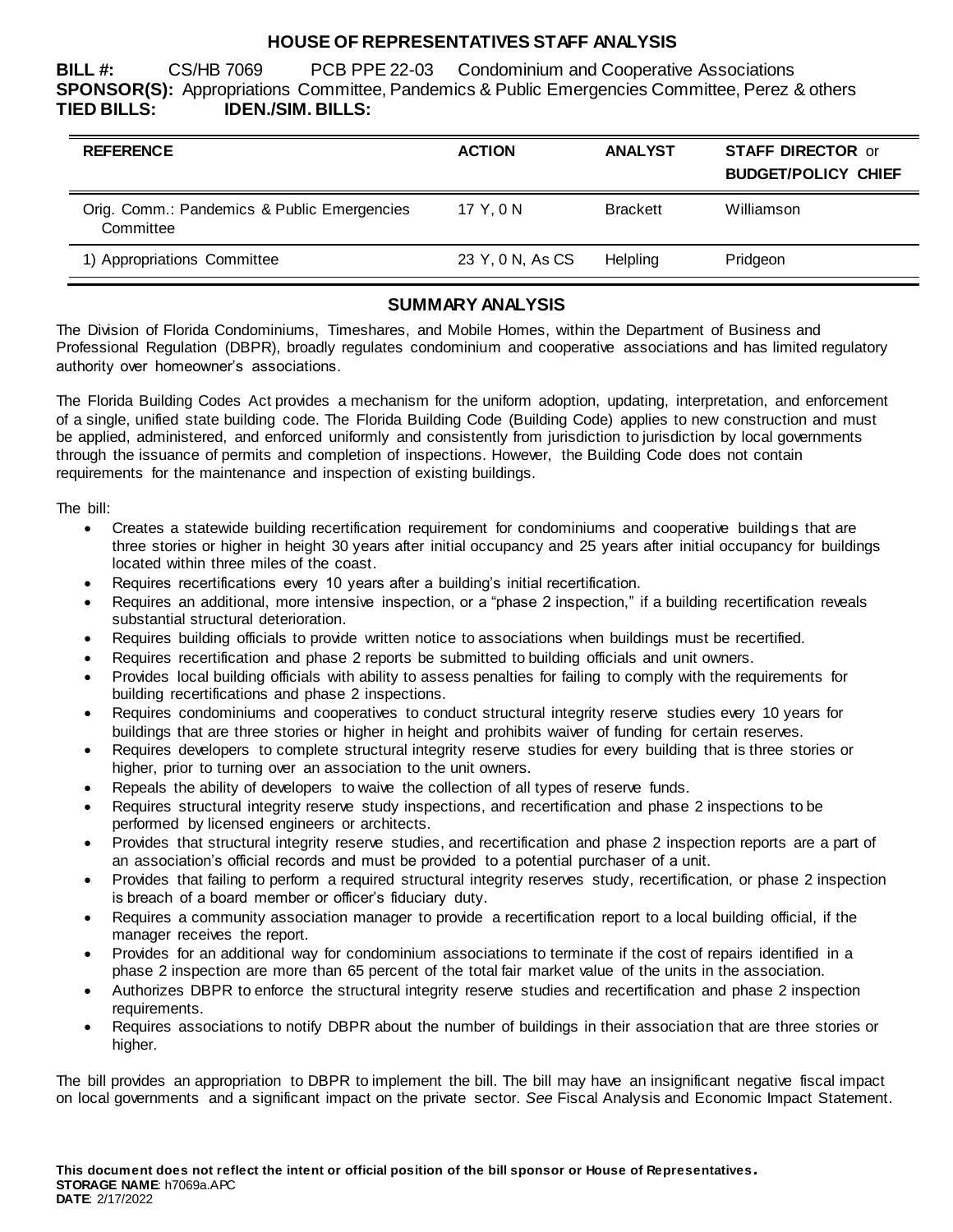### **FULL ANALYSIS**

# **I. SUBSTANTIVE ANALYSIS**

# A. EFFECT OF PROPOSED CHANGES:

# **Community Associations**

The Florida Division of Condominiums, Timeshares and Mobile Homes ("Division"), within the Department of Business and Professional Regulation ("DBPR"), provides consumer protection for Florida residents living in regulated communities through education, complaint resolution, alternative dispute resolution, and developer disclosure. The Division has regulatory authority over:

- Condominium associations.
- Cooperative associations.
- Florida mobile home parks and related associations.
- Vacation units and timeshares.
- Yacht and ship brokers and related business entities.
- Homeowners' associations (limited to the arbitration of election and recall disputes).

### Condominiums

A condominium is a form of real property ownership created under ch. 718, F.S., the "Condominium Act." Persons own condominium units along with an undivided right of access to the condominium's common elements.<sup>1</sup> A condominium is created by recording a declaration of condominium, which governs the relationship between condominium unit owners and the condominium association, in the public records of the county where the condominium is located.<sup>2</sup> All unit owners are members of the condominium association, and the association is responsible for common elements operation and maintenance.<sup>3</sup> The condominium association is overseen by an elected board of directors, commonly referred to as a "board of administration," which is responsible for the association's administration.<sup>4</sup>

#### **Cooperatives**

A cooperative is a form of property ownership created under ch. 719, F.S., the "Cooperative Act," in which the real property is owned by the cooperative association and individual units are leased to the residents, who own shares in the association.<sup>5</sup> The lease payment amount is the pro-rata share of the cooperative's operational expenses. Cooperatives operate similarly to condominiums and the laws regulating cooperatives are largely identical to those regulating condominiums.

#### Fiduciary Relationship

Board members and officers of a condominium or cooperative association have a fiduciary relationship with the unit owners in their condominium or cooperative. This fiduciary relationship requires board members and officers to act in good faith and in the best interests of the unit owners. Under the "business judgment rule," the board must act within the scope of its authority, in a reasonable manner, and must perform its duties with the care and responsibility that an ordinarily prudent person would exercise under similar circumstances.<sup>6</sup>

Board members and officers can be the subject of a cause of action for a breach of their fiduciary duty. However, a person bringing such action must prove that the board member or officer had a fiduciary

<sup>4</sup> S. 718.103(4), F.S.

j <sup>1</sup> S. 718.103(11), F.S.

<sup>2</sup> S. 718.104(2), F.S.

<sup>3</sup> S. 718.103(2), F.S.

<sup>5</sup> S. 719.103(2) and (26), F.S.

<sup>6</sup> Ss. 718.111(1) and 719.104(8), F.S.

**STORAGE NAME**: h7069a.APC **PAGE: 2 DATE**: 2/17/2022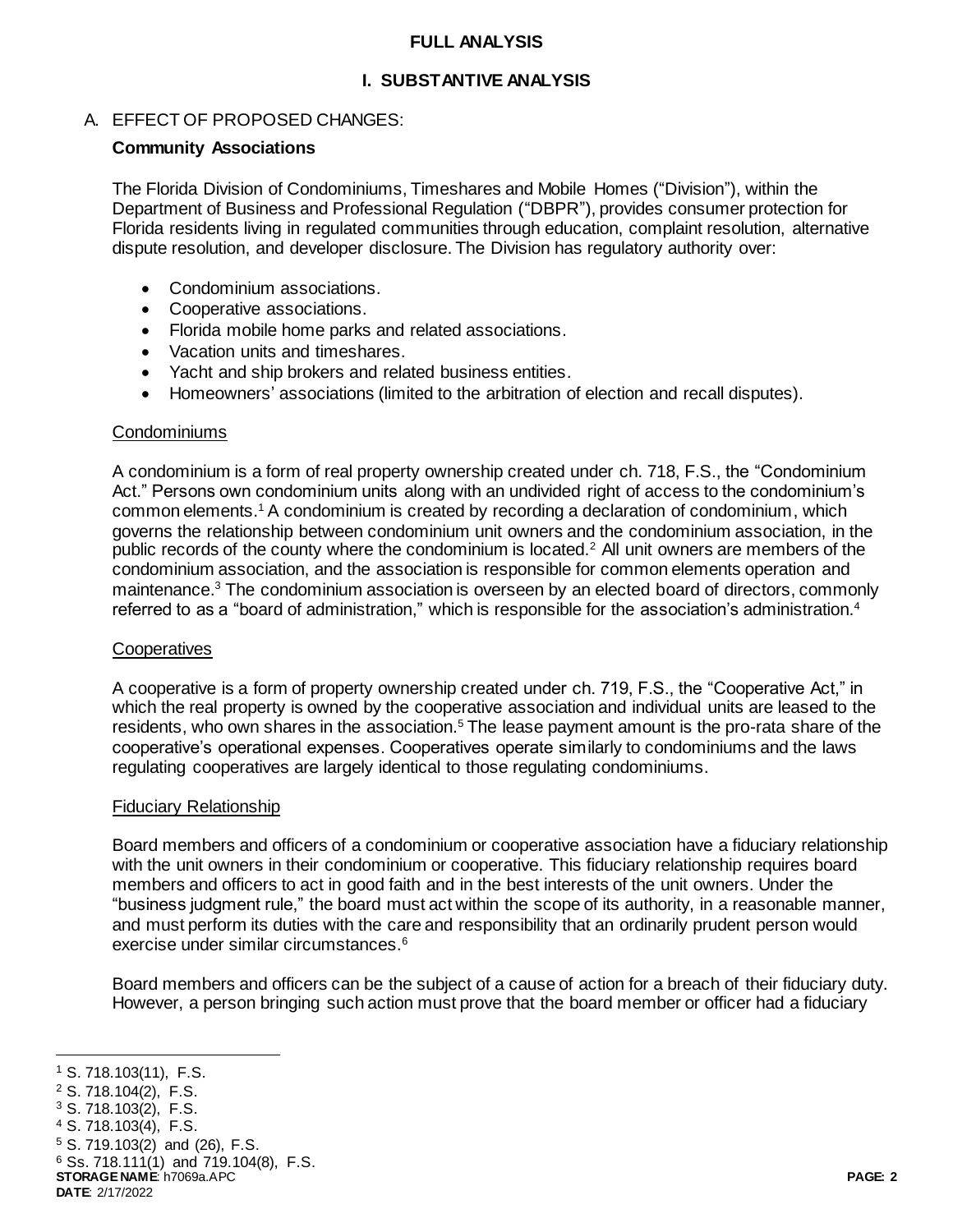duty that was breached that caused damages and rose to the level of criminal activity, fraud, selfdealing, unjust enrichment, or other improper personal benefit.<sup>7</sup>

To determine if a board member or officer breached his or her fiduciary duty, Florida courts look to see if the board member or officer violated the business judgment rule by determining if the association had the contractual or statutory authority to perform the relevant act and if the decision was reasonable. The business judgment rule generally will protect association board members and officers, as long those board members or officers act within the scope of their authority and in a reasonable manner.<sup>8</sup>

# **Champlain Towers South**

On June 24, 2021, Champlain Towers South, a 12-story beachfront condominium building in the Town of Surfside, which was completed in 1981, partially collapsed resulting in the death of 98 people.

In response, the National Institute of Standards and Technology (NIST) within the United States Department of Commerce launched a full investigation into the cause of the building's failure. According to NIST, it will provide regular updates on the progress of the investigation, but because of the amount of evidence and information that must be examined thoroughly, the investigation could take multiple years to complete. 9

The Town of Surfside has also hired a forensic investigator to investigate the cause of the collapse, which could take multiple months.<sup>10</sup>

Despite the fact that the investigations to determine the cause of the building's failure may take months if not years to complete, the condition of the building prior to collapse and released documentation about the building's history have revealed potential factors that may have caused or contributed to the building's collapse.<sup>11</sup>

According to news report, in 2018, an engineering firm performed an inspection of the building and issued a report. The report noted that Champlain Towers South's pool deck was flat and not sloped. A sloped deck allows water to drain properly whereas a flat deck can create standing water, which can seep down and damage underlying concrete. The engineer's report also mentioned that the waterproofing below the pool deck was beyond its useful life.<sup>12</sup>

The report noted that the building had major structural damage to a concrete slab below the pool deck and corrosion (spalling and cracking) of the building's columns and beams in the underground garage.<sup>13</sup>

<sup>7</sup> Harris B. Katz, *Condo column: Can board members be sued and how can an association remove a director?*, TC Palm (Oct. 17, 2019) [https://www.tcpalm.com/story/news/local/florida/2019/10/17/can-condo-board-members-sued-and-how](https://www.tcpalm.com/story/news/local/florida/2019/10/17/can-condo-board-members-sued-and-how-can-association-remove-director/3907749002/)[can-association-remove-director/3907749002/](https://www.tcpalm.com/story/news/local/florida/2019/10/17/can-condo-board-members-sued-and-how-can-association-remove-director/3907749002/) (last visited Jan. 17, 2022).

<sup>8</sup> *Id.*; *Hollywood Towers Condominium Association v. Hampton*, 40 So. 3d 784, 787 (Fla. 4th DCA 2010). <sup>9</sup> National Institute of Standards and Technology, *NIST Establishes Expert Team to Investigate the Champlain Towers South Collapse*, Aug. 25, 2021 [https://www.nist.gov/news-events/news/2021/08/nist-establishes-expert-team-investigate](https://www.nist.gov/news-events/news/2021/08/nist-establishes-expert-team-investigate-champlain-towers-south-collapse)[champlain-towers-south-collapse](https://www.nist.gov/news-events/news/2021/08/nist-establishes-expert-team-investigate-champlain-towers-south-collapse) (last visited Jan. 6, 2022).

<sup>10</sup> Phil Prazan, *Surfside Hired Him to Investigate Condo Collapse. Here's How He'll Do It.*, 6 South Florida (Jul. 2, 2021) <https://www.nbcmiami.com/news/local/surfside-hired-him-to-investigate-condo-collapse-heres-how-hell-do-it-0/2485052/> (last visited Jan. 6, 2022).

<sup>&</sup>lt;sup>11</sup> The Occupational Safety and Health Administration, the town of Surfside and Miami-Dade County's State Attorney's Office are also investigating the collapse. The Real Property, Probate and Trust Law Section of the Florida Bar created the Condominium Law and Policy on Life Safety Task Force, which provided recommendations to improve building safety on October 12, 2021. In addition, the Miami-Dade police are handling a homicide investigation, and the unit owners have filed a class-action lawsuit against the condo association.

<sup>12</sup> Gina Harkins, *What you need to know about the Florida condo collapse as the search for survivors continues and probe begins*, Washington Post (Jul. 10, 2021), [https://www.washingtonpost.com/nation/2021/06/25/florida-condo-collapse-what](https://www.washingtonpost.com/nation/2021/06/25/florida-condo-collapse-what-you-should-know/)[you-should-know/](https://www.washingtonpost.com/nation/2021/06/25/florida-condo-collapse-what-you-should-know/) (last visited Jan. 6, 2022); Visual Journalism Team, *Miami building collapse: What could have caused it?*, BBC (Jul. 1, 2021)<https://www.bbc.com/news/world-us-canada-57651025> (last visited Jan. 6, 2022).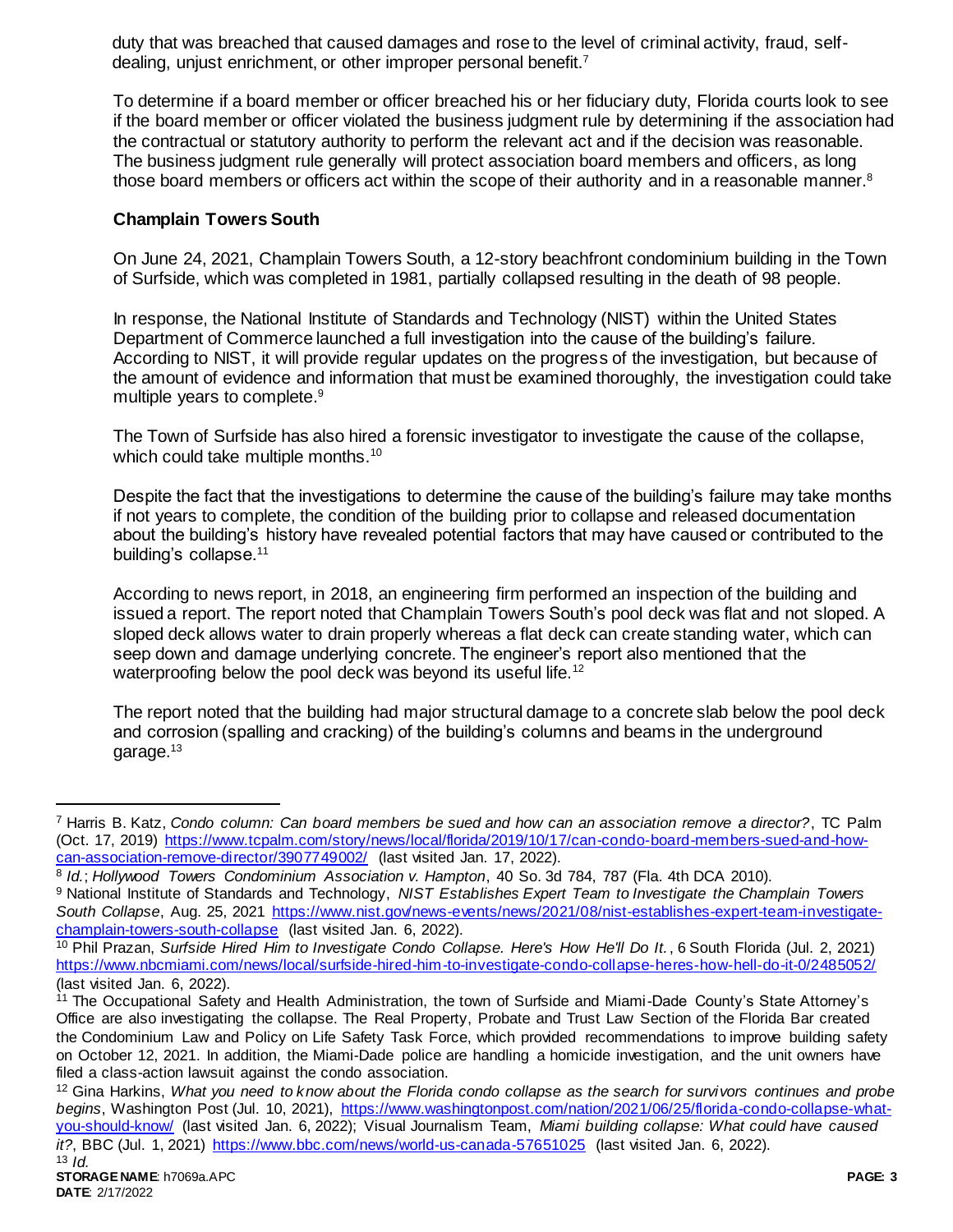According to a news reports, the building may have also had design flaws. According to the report, the building plans specified structural columns that were too narrow to accommodate enough rebar, which means the contractors had to choose between cramming extra steel into a too-small column — which can create air pockets that accelerate corrosion — or inadequately attaching floor slabs to their supports. The report also indicated the columns were "barely designed with enough strength to support a pool party, much less the layers of pavers and standing water that loaded it down over the decades."<sup>14</sup>

According to news reports, the association also delayed the repairs of the issues identified in the engineering reports because of infighting among members of the association.<sup>15</sup>

# **Inspection of Existing Buildings**

# Current Situation

# *The Florida Building Code*

In 1974, Florida adopted legislation requiring all local governments to adopt and enforce a minimum building code that would ensure Florida's minimum standards were met. Local governments could choose from four separate model codes. The state's role was limited to adopting all or relevant parts of new editions of the four model codes. Local governments could amend and enforce their local codes, as they desired.<sup>16</sup>

In 1992, Hurricane Andrew demonstrated that Florida's system of local codes did not work. Hurricane Andrew easily destroyed those structures that were allegedly built according to the strongest code. The Governor eventually appointed a study commission to review the system of local codes and make recommendations for modernizing the system. The 1998 Legislature adopted the study commission's recommendations for a single state building code and enhanced the oversight role of the state over local code enforcement. The 2000 Legislature authorized implementation of the Florida Building Code (Building Code), and that first edition replaced all local codes on March 1, 2002.<sup>17</sup> The current edition of the Building Code is the seventh edition, which is referred to as the 2020 Florida Building Code.<sup>18</sup>

Chapter 553, part IV, F.S., is known as the "Florida Building Codes Act" (Act). The purpose and intent of the Act is to provide a mechanism for the uniform adoption, updating, interpretation, and enforcement of a single, unified state building code. The Building Code must be applied, administered, and enforced uniformly and consistently from jurisdiction to jurisdiction.<sup>19</sup>

The Florida Building Commission (Commission) was statutorily created to implement the Building Code. The Commission, which is housed within DBPR, is a 19-member technical body made up of design professionals, contractors, and government experts in various disciplines covered by the Building Code. The Commission reviews several International Codes published by the International

<sup>14</sup> Alissa Walker, *Collapsed Surfside Towers Actually Broke Building Code From the Very Beginning*, Curbed (Aug. 9, 2021)<https://www.curbed.com/2021/08/miami-condo-collapse-structural-flaws.html> (last visited Jan. 6, 2022); James Glanz, Mike Baker, and Anjali Singhvi, *Condo Wreckage Hints at First Signs of Possible Construction Flaw*, The New York Times (Jul. 3, 2021)<https://www.nytimes.com/2021/07/03/us/florida-condo-collapse-steel-rebar.html> (last visited Jan. 6, 2022).

<sup>15</sup> Russell Lewis, *Months Before Florida Condo Collapsed, Residents And The Board Sparred Over Repairs*, NPR (Jul. 2, 2021) [https://www.npr.org/sections/live-updates-miami-area-condo-collapse/2021/07/02/1012373938/months](https://www.npr.org/sections/live-updates-miami-area-condo-collapse/2021/07/02/1012373938/months-before-florida-condo-collapse-residents-and-board-sparred-over-repairs) -before-

[florida-condo-collapse-residents-and-board-sparred-over-repairs](https://www.npr.org/sections/live-updates-miami-area-condo-collapse/2021/07/02/1012373938/months-before-florida-condo-collapse-residents-and-board-sparred-over-repairs) (last visited Jan. 6, 2022); Beth Reinhard, Tik Root, Brady Dennis, and Jon Swaine, *Majority of Florida condo board quit in 2019 as squabbling residents dragged out plans for repairs*, Washington Post (Jun. 30, 2021) [https://www.washingtonpost.com/investigations/majority-of-florida-condo-board](https://www.washingtonpost.com/investigations/majority-of-florida-condo-board-quit-in-2019-as-squabbling-residents-dragged-out-plans-for-repairs/2021/06/30/43592282-d98e-11eb-ae62-2d07d7df83bd_story.html)[quit-in-2019-as-squabbling-residents-dragged-out-plans-for-repairs/2021/06/30/43592282-d98e-11eb-ae62-](https://www.washingtonpost.com/investigations/majority-of-florida-condo-board-quit-in-2019-as-squabbling-residents-dragged-out-plans-for-repairs/2021/06/30/43592282-d98e-11eb-ae62-2d07d7df83bd_story.html) [2d07d7df83bd\\_story.html](https://www.washingtonpost.com/investigations/majority-of-florida-condo-board-quit-in-2019-as-squabbling-residents-dragged-out-plans-for-repairs/2021/06/30/43592282-d98e-11eb-ae62-2d07d7df83bd_story.html) (last visited Jan. 6, 2022).

<sup>16</sup> The Florida Building Commission Report to the 2006 Legislature, *Florida Department of Community Affairs,* p. 4, http://www.floridabuilding.org/fbc/publications/2006 Legislature Rpt rev2.pdf (last visited Jan. 4, 2022).  $17$  *Id.* 

<sup>&</sup>lt;sup>18</sup> Florida Building Commission Homepage, <https://floridabuilding.org/c/default.aspx> (last visited Jan. 4, 2022). <sup>19</sup> *See* s. 553.72(1), F.S.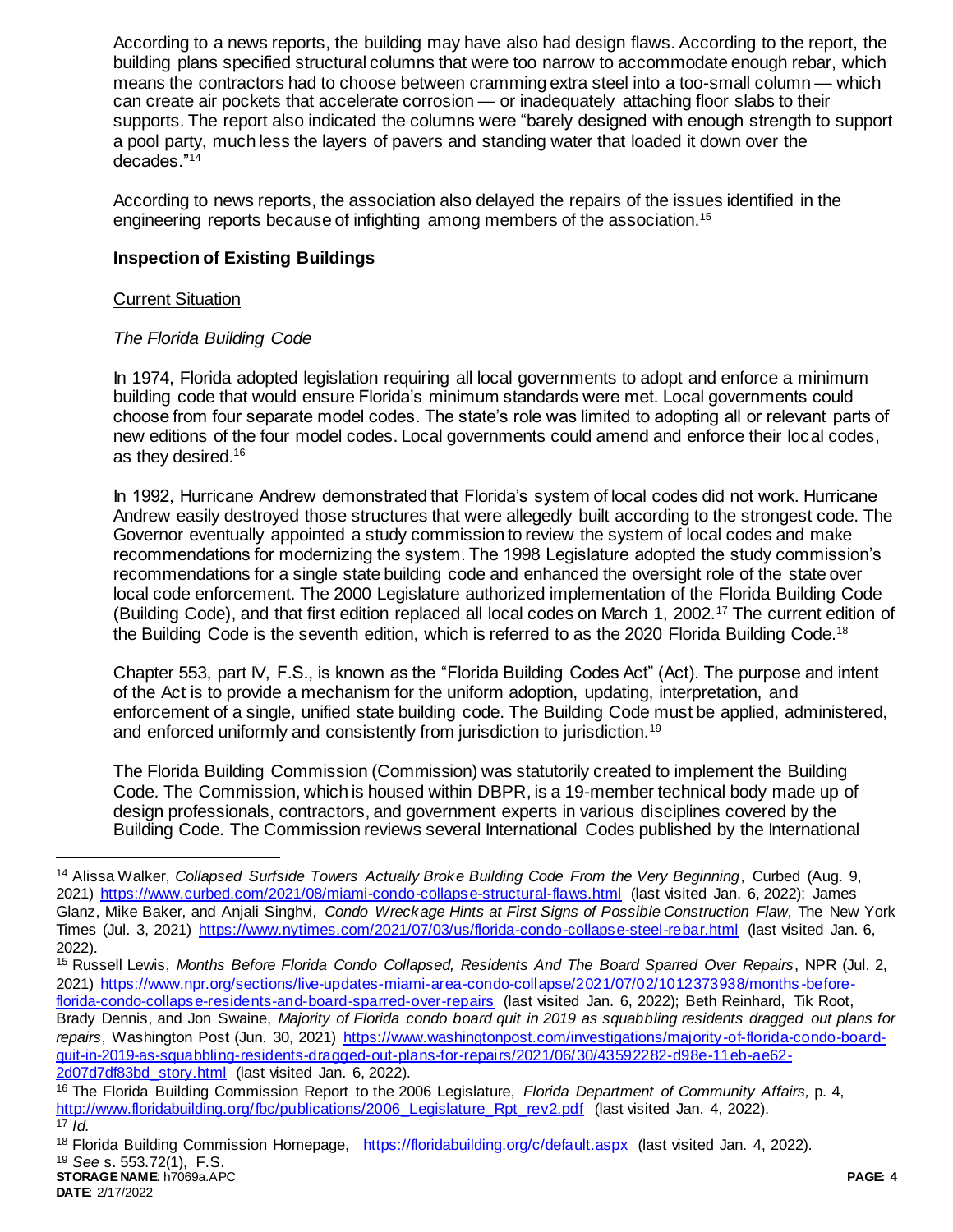Code Council,<sup>20</sup> the National Electric Code, and other nationally adopted model codes to determine if the Building Code needs to be updated and adopts an updated Building Code every three years.<sup>21</sup>

# *Enforcement of the Florida Building Code*

It is the intent of the Legislature that local governments have the power to inspect all buildings, structures, and facilities within their jurisdiction in protection of the public's health, safety, and welfare.<sup>22</sup> Every local government must enforce the Building Code and issue building permits.<sup>23</sup>

It is unlawful for a person, firm, or corporation to construct, erect, alter, repair, secure, or demolish any building without first obtaining a building permit from the local government or from such persons as may, by resolution or regulation, be directed to issue such permit, upon the payment of reasonable fees as set forth in a schedule of fees adopted by the enforcing agency.<sup>24</sup>

To obtain a building permit an applicant must complete an application for the proposed work on the form furnished by the government entity.<sup>25</sup> A local government that issues building permits must post each type of building permit application on its website.<sup>26</sup>

A building permit is an official document or certificate issued by the local building official that authorizes performance of a specific activity.<sup>27</sup> A building official is a local government employee or a person contracted by a government entity who supervises building code activities, including plans review, enforcement, and inspection.<sup>28</sup>

Any construction work that requires a building permit also requires building plans and inspections by the building official to ensure the work complies with the Building Code.<sup>29</sup> Generally speaking, a permitted project that passes the required inspections is considered completed or closed.<sup>30</sup>

The Building Code only applies to new construction, and does not apply to existing buildings unless there is new design, construction, erection, alteration, modification, repair, addition, change of occupancy, or demolition of such buildings.<sup>31</sup>

Florida law formally required regular inspections of certain condominium buildings, but the law was repealed shortly after enactment. In 2008, the Legislature mandated that every condominium greater than three stories in height be inspected for maintenance, useful life, and replacement costs of useful elements every five years by a licensed engineer or architect. A condominium association could waive the requirement to perform an inspection for five years with a majority vote of interests present at a properly called meeting of the association.<sup>32</sup>

 $20$  The International Code Council (ICC) is an association that develops model codes and standards used in the design, building, and compliance process to "construct safe, sustainable, affordable and resilient structures." International Code Council, *About the ICC*,<https://www.iccsafe.org/about/who-we-are/> (last visited Jan. 4, 2022).

<sup>21</sup> Ss. 553.73, and 553.74, F.S.

<sup>22</sup> S. 553.72, F.S.

 $23$  Ss. 125.01(1)(bb), 125.56(1), and 553.80(1), F.S.

<sup>24</sup> *See* ss. 125.56(4)(a) and 553.79(1), F.S.

 $25$  S. 713.135(5) and (6), F.S.

<sup>26</sup> Ss. 125.56(4)(b) and 553.79(1), F.S.

<sup>27</sup> S. 468.603(2), F.S; Section 202 of the Seventh edition of the Florida Building Code (Building).

<sup>28</sup> S. 468.603(2), F.S.; Section 202 of the Seventh edition of the Florida Building Code (Building).

 $29$  Sections 107, 110.1, and 110.3 of the Seventh edition of the Florida Building (Building).

<sup>30</sup> Doug Wise, *Closing Inactive & Excluded Building Permits*, Palm Beach County Planning, Zoning & Building Department, Building Division, [http://discover.pbcgov.org/pzb/building/BuildingCodes/PBO-](http://discover.pbcgov.org/pzb/building/BuildingCodes/PBO-126%20%E2%80%93%20Closing%20Inactive%20and%20Excluded%20Building%20Permits.pdf)

[<sup>126%20%</sup>E2%80%93%20Closing%20Inactive%20and%20Excluded%20Building%20Permits.pdf](http://discover.pbcgov.org/pzb/building/BuildingCodes/PBO-126%20%E2%80%93%20Closing%20Inactive%20and%20Excluded%20Building%20Permits.pdf) (last visited Jan. 4, 2022).

<sup>31</sup> S. 553.73(1)(a), F.S.; Section 101 of the Seventh edition of the Florida Building Code (Existing Building). <sup>32</sup> Ch. 08-28, Laws of Fla.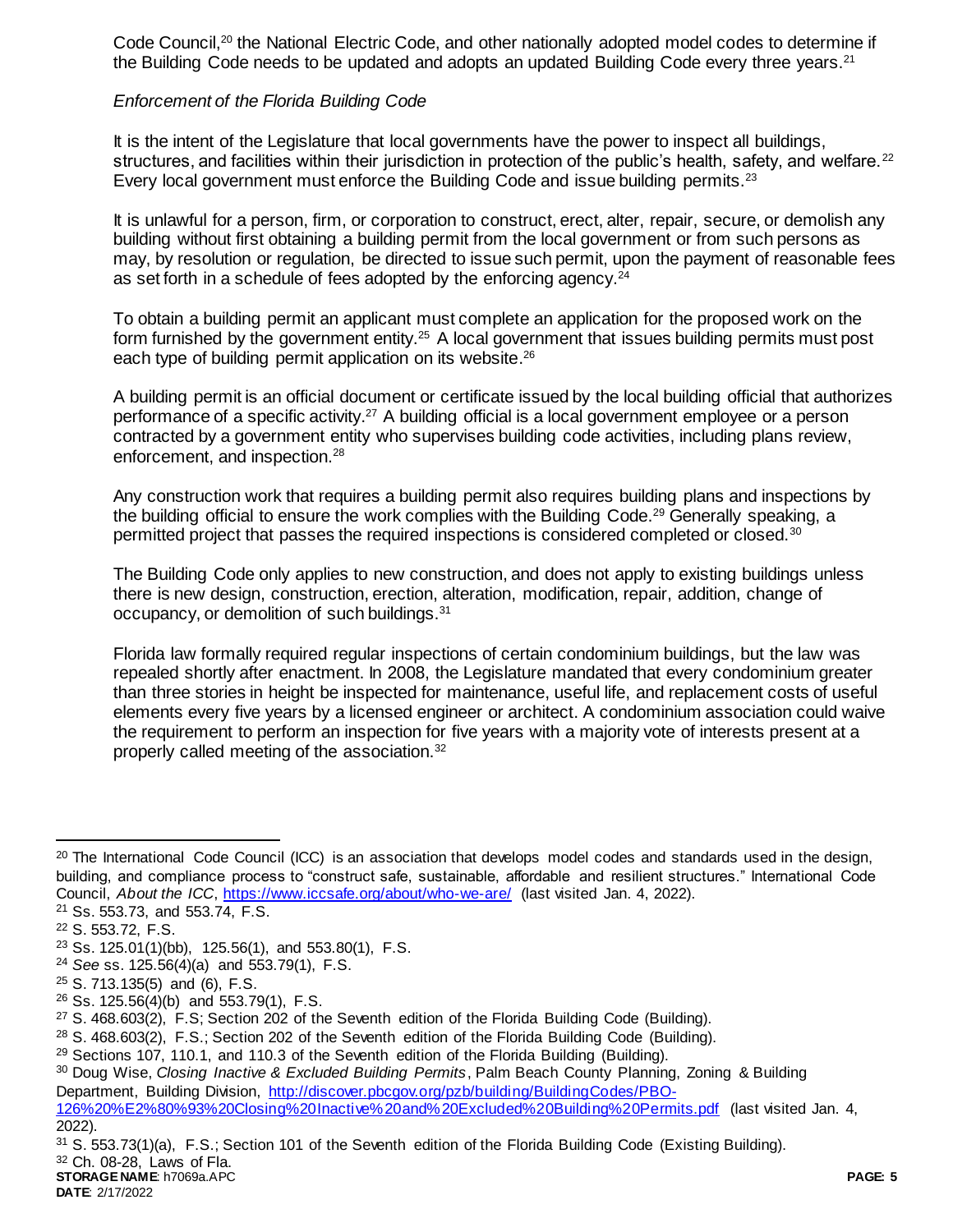The Legislature repealed the requirement in 2010. According to news reports, the Legislature repealed the inspection requirement because the inspections were too expensive.<sup>33</sup>

# *Age of Condominium Buildings*

There are 1,529,764 condominium units in Florida operated by 27,588 associations. Of those units:<sup>34</sup>

- 105,404 units are 50 years or older.
- $\bullet$  479,435 units are 40-50 years old.
- 327,537 units are 30-40 years old.
- $\bullet$  141,773 units are 20-30 years old.
- 428,657 units are 10-20 years old.
- 46,958 units are 0-10 years old.

Additionally, over 2,000,000 residents are estimated to be occupying condominiums 30 years or older in Florida, based upon census data of approximately 2.2 persons living in an average condominium unit.<sup>35</sup>

# *Local Building Recertification Programs*

The Building Code does not contain requirements for the maintenance and inspection of existing buildings.<sup>36</sup> However, local governments may enact such requirements at their discretion to apply throughout a local jurisdiction. According to DBPR, some local jurisdictions in the state have used the following model standards to aid in their adoption of local requirements for the maintenance and inspections of existing buildings: the International Property Maintenance Code, the Standard Housing Code, and the Standard Unsafe Building Abatement Code, or some combination thereof.<sup>37</sup>

Since the 1970s, Miami-Dade County has required certain existing buildings to be recertified.<sup>38</sup> Currently, Miami-Dade County requires certain buildings to be recertified that are at least 40 years of age in order to determine the general structural condition of the building and the general condition of its electrical systems. Buildings must be recertified every 10 years after the initial recertification.<sup>39</sup>

Miami-Dade County requires all buildings, except single-family residences, duplexes, and minor structures<sup>40</sup> to be recertified when they have been in existence for 40 years or longer, as determined by the building official. When a building official determines a building must be recertified, the building official must provide notice of recertification to the building owner.<sup>41</sup>

Within 90 days of receiving the notice, an owner must provide a written report to the building official certifying that such building or structure is structurally and electrically safe, or has been made

[https://www.tallahassee.com/story/news/local/state/2021/07/02/surfside](https://www.tallahassee.com/story/news/local/state/2021/07/02/surfside-miami-condo-collapse-florida-aging-condos-not-require-inspections/7811000002/) -miami-condo-collapse-florida-aging-condos-not[require-inspections/7811000002/](https://www.tallahassee.com/story/news/local/state/2021/07/02/surfside-miami-condo-collapse-florida-aging-condos-not-require-inspections/7811000002/) (last visited Jan. 25, 2022).

<sup>34</sup> Report of the Florida Bar RPPTL Condominium Law and Policy Life Safety Advisory Task Force, p. 4, *available at:* [https://www-media.floridabar.org/uploads/2021/10/Condominium](https://www-media.floridabar.org/uploads/2021/10/Condominium-Law-and-Policy-Life-Safety-Advisory-Task-Force-Report.pdf) -Law-and-Policy-Life-Safety-Advisory-Task-Force-[Report.pdf](https://www-media.floridabar.org/uploads/2021/10/Condominium-Law-and-Policy-Life-Safety-Advisory-Task-Force-Report.pdf) (last visited Jan. 21, 2022)*.*

<sup>33</sup> Ch. 10-176, Laws of Fla.; Jeffrey Schweers, *'It takes a tragedy': Florida's hands-off approach to condo regulations tested after Surfside*, Tallahassee Democrat (Jul. 2, 2021)

<sup>35</sup> *Id.* 

<sup>36</sup> Department of Business and Professional Regulation, Agency Analysis of 2022 Senate Bill 1702, p. 2 (Jan. 7, 2022). <sup>37</sup> *Id.* 

<sup>38</sup> Broward.org, *Building Safety Program*, [https://www.broward.org/Building/Pages/40-Year-Building-Safety-Inspection-](https://www.broward.org/Building/Pages/40-Year-Building-Safety-Inspection-Program.aspx)[Program.aspx](https://www.broward.org/Building/Pages/40-Year-Building-Safety-Inspection-Program.aspx) (last visited Jan. 25, 2022).

<sup>39</sup> Section 8-11(f), Miami-Dade County Code. Miami-Dade County Department of Regulatory and Economic Resources, *Notice of Required Recertification of 40 Year Old Building(s)*, [https://www.miamidade.gov/permits/library/recertification](https://www.miamidade.gov/permits/library/recertification-building.pdf)[building.pdf](https://www.miamidade.gov/permits/library/recertification-building.pdf) (last visited Jan. 6, 2022).

<sup>&</sup>lt;sup>40</sup> Minor structures are buildings that have occupancy loads of 10 or less people and have a gross area of 2,000 square feet or less.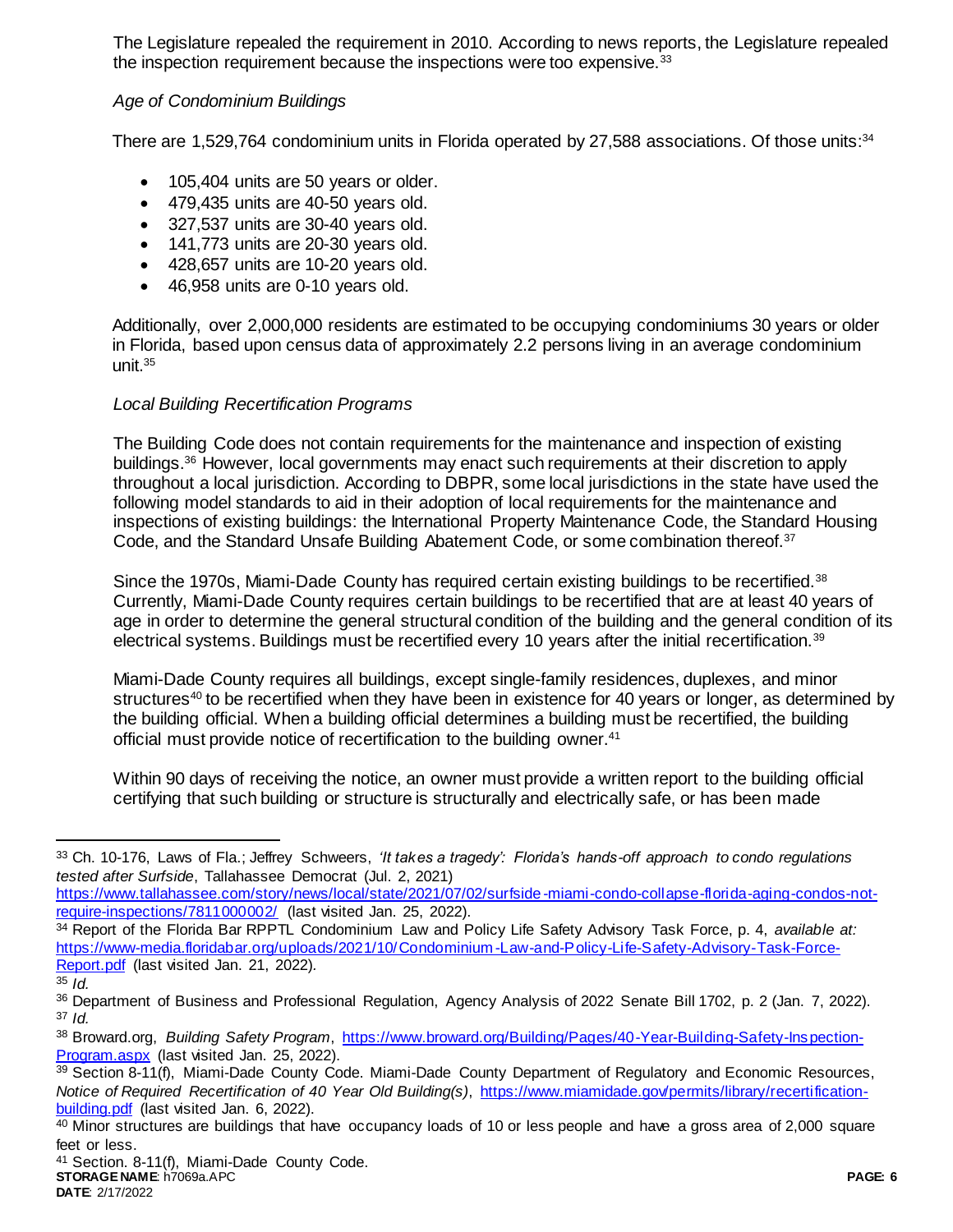structurally and electrically safe, for the specified use for continued occupancy. The written report must be prepared by a licensed engineer or architect. An engineer or architect may only undertake assignments if he or she is qualified by training and experience in the specific technical field involved in the inspection and report.<sup>42</sup>

The written report must bear the impressed seal and signature of the engineer or architect who performed the inspection, indicate the manner and type of inspection forming the basis for the report, and describe any matters identified as requiring remedial action. 43

If the recertification inspection finds that repairs or modifications are necessary, the owner must complete the repairs or modifications within 150 days from the date of receiving the notice of recertification from the building official.<sup>44</sup>

Written recertification reports must be in conformity with the minimum inspection procedural guidelines issued by the Board of Rules and Appeals.<sup>45</sup>

Miami-Dade County provides that any building or structure that is subject to recertification, which the owner has not timely responded to the building official's notice of required inspection or has failed to make all of the necessary repairs or modifications resulting from the recertification inspection, will be demolished.<sup>46</sup>

### *Broward County Recertification*

Broward County created its recertification program in 2005, and it has been effective since January 2006. Broward County's recertification is modeled after Miami-Dade County's. However, Broward County exempts all buildings that that have a gross area of 3,500 square feet or less. Broward County also gives an owner of a building 180 days to complete repairs identified in a written recertification report, instead of 150 days.<sup>47</sup>

#### *Additional Local Governments*

Currently, other local governments in Florida have adopted or are considering adopting building recertification programs similar to Miami-Dade County's and Broward County's recertification program, including Palm Beach County<sup>48</sup>, the city of Boca Raton<sup>49</sup>, and Hillsborough County.<sup>50</sup>

#### *Professional Engineers*

The practice of engineering is regulated by ch. 471, F.S., and by the Florida Board of Professional Engineers (FBPE). DBPR contracts with the Florida Engineers Management Corporation to provide the administrative, investigative, and prosecutorial services for FBPE.<sup>51</sup>

<sup>47</sup> Broward County Board of Rules & Appeals, *40 Year Building Safety Inspection Program*, (Jun. 2015)

<https://www.broward.org/CodeAppeals/Documents/40YBSI-INFO-Rev.6-15.pdf> (last visited Jan. 25, 2022).

[collapse-panelists-discuss-ways-make-buildings-safer/8164366002/](https://www.palmbeachpost.com/story/news/local/westpb/2021/08/18/surfside-condo-collapse-panelists-discuss-ways-make-buildings-safer/8164366002/) (last visited Jan. 21, 2022).

<sup>50</sup> C.T. Bowen, *Hillsborough commissioner seeks expedited building inspection rules*, Tampa Bay Times (Oct. 20, 2021) [https://www.tampabay.com/news/hillsborough/2021/10/20/hillsborough-commissioner-seeks-expedited-building](https://www.tampabay.com/news/hillsborough/2021/10/20/hillsborough-commissioner-seeks-expedited-building-inspection-rules/)[inspection-rules/](https://www.tampabay.com/news/hillsborough/2021/10/20/hillsborough-commissioner-seeks-expedited-building-inspection-rules/) (last visited Jan. 21, 2022).

**STORAGE NAME**: h7069a.APC **PAGE: 7** <sup>51</sup> S. 471.038(3), F.S.

 $\overline{a}$ <sup>42</sup> *Id.*

<sup>43</sup> *Id.* 

<sup>44</sup> *Id.*

<sup>45</sup> *Id.*

<sup>46</sup> Section 8-5(6), Miami-Dade County Code.

<sup>48</sup> Wayne Washington, *Panelists: HOAs and timely building inspections at the heart of better safety protocols* , The Palm Beach Post (Aug. 18, 2021) [https://www.palmbeachpost.com/story/news/local/westpb/2021/08/18/surfside](https://www.palmbeachpost.com/story/news/local/westpb/2021/08/18/surfside-condo-collapse-panelists-discuss-ways-make-buildings-safer/8164366002/) -condo-

<sup>49</sup> City of Boca Raton, *Building Recertification Program Ordinance*, [https://www.myboca.us/2058/Building-Recertification-](https://www.myboca.us/2058/Building-Recertification-Program-Ordinan)[Program-Ordinan](https://www.myboca.us/2058/Building-Recertification-Program-Ordinan) (last visited Jan. 21, 2022).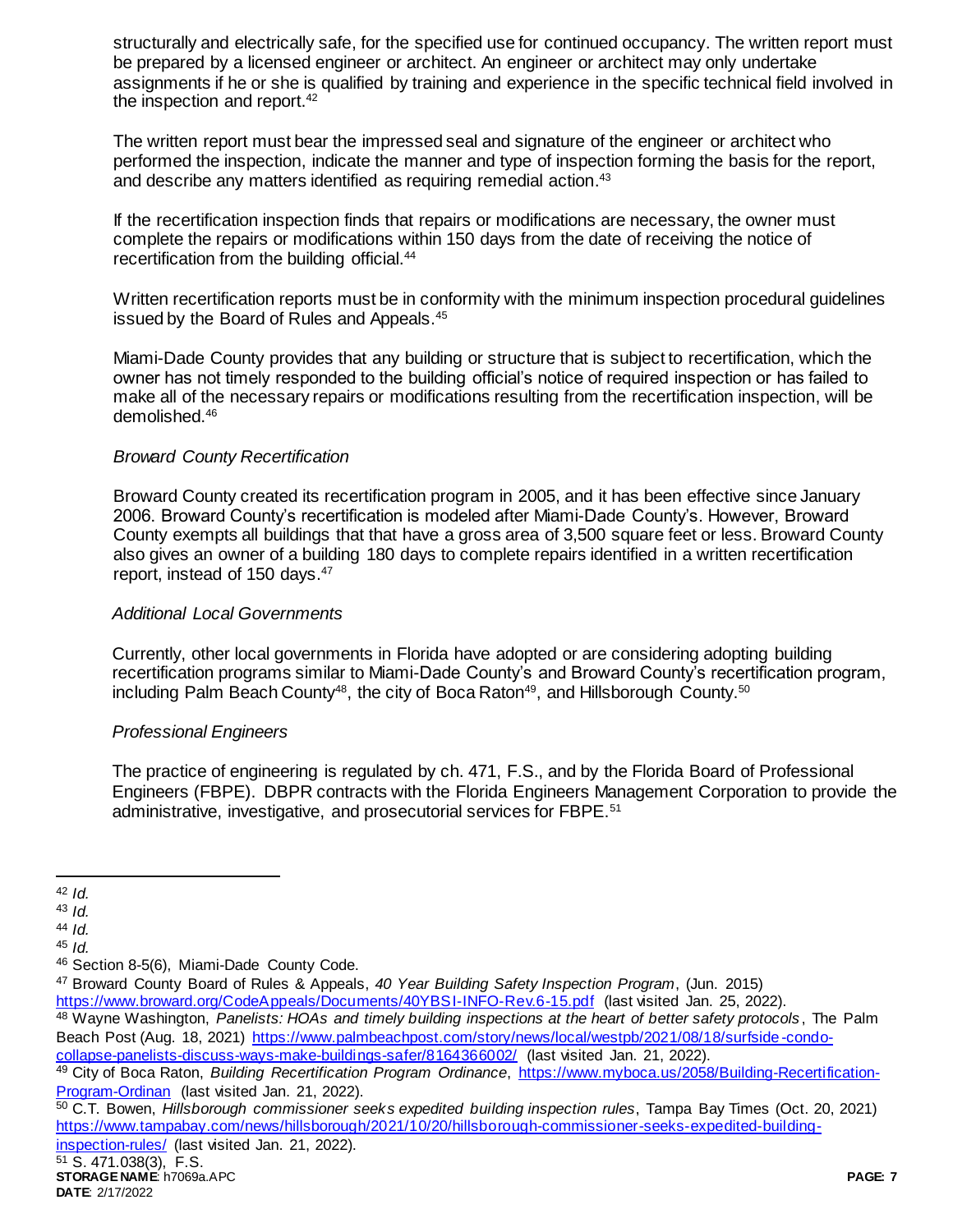Section 471.013, F.S., provides the license qualifications for a professional engineer. In order to be licensed as a professional engineer, a person must successfully pass two examinations: the fundamentals examination and the principles and practices examination. Prior to being permitted to sit for the fundamentals examination, an applicant must have graduated from:<sup>52</sup>

- An approved engineering science curriculum of four years or more in a board-approved school, college, or university; or
- An approved engineering technology curriculum of four years or more in a board-approved school, college, or university.

The FBPE must certify for licensure any applicant who has submitted proof of being at least 18 years old and has the required engineering experience. For graduates of an approved engineering science curriculum, the applicant must have a record of at least four years of active engineering experience sufficient to indicate competence to be in responsible charge of engineering. Graduates of an approved engineering technology curriculum must have a record of at least six years of such qualified experience.<sup>53</sup>

A person who is licensed in another state is eligible for a professional engineering license by endorsement in Florida if the person: 54

- Graduated from an FBPE-approved engineering program, passed a licensing examination that is substantially equivalent to the fundamentals examination and principles and practice examination, and satisfied the experience requirements; or
- Holds a valid license to practice engineering issued by another state or territory of the United States, if the criteria for issuance of the license were substantially the same as the licensure criteria that existed in this state at the time the license was issued.

FBPE deems that an applicant who seeks licensure by endorsement has passed an examination substantially equivalent to the fundamentals examination when such applicant has held a valid professional engineer's license in another state for 10 years.<sup>55</sup>

FBPE also deems that an applicant who seeks licensure by endorsement has passed an examination substantially equivalent to the fundamentals examination and the principles and practices examination when such applicant has held a valid professional engineer's license in another state for 15 years.<sup>56</sup>

Currently, there are 40,789 licensed engineers who are able to practice in the state.<sup>57</sup>

#### *Architects*

Chapter 481, Part I, F.S., governs the licensing and regulation of architects and related business organizations. The Board of Architecture and Interior Design (Architecture Board) is housed within DBPR. The Architecture Board processes licenses and responds to consumer complaints and inquiries by monitoring activities and compliance within the architecture and interior design industries.

To practice architecture, an applicant must:<sup>58</sup>

- Complete a bachelor's or master's degree from an accredited architecture program.
- Complete the national architectural experience program, which takes approximately two years.

l

**STORAGE NAME**: h7069a.APC **PAGE: 8**

<sup>52</sup> S. 471.013(1), F.S.

<sup>53</sup> *See* ss. 471.015(2)(a)1. and 2., F.S.

<sup>54</sup> S. 471.015(3), F.S.

<sup>55</sup> S. 471.015(5), F.S.

<sup>56</sup> *Id*.

<sup>57</sup> Email from Conner Mann, Legislative Affairs Coordinate, DBPR, Licensed Architects and Engineers (Feb. 8, 2022). <sup>58</sup> Ss. 481.209, 481.211, and 481.213, F.S.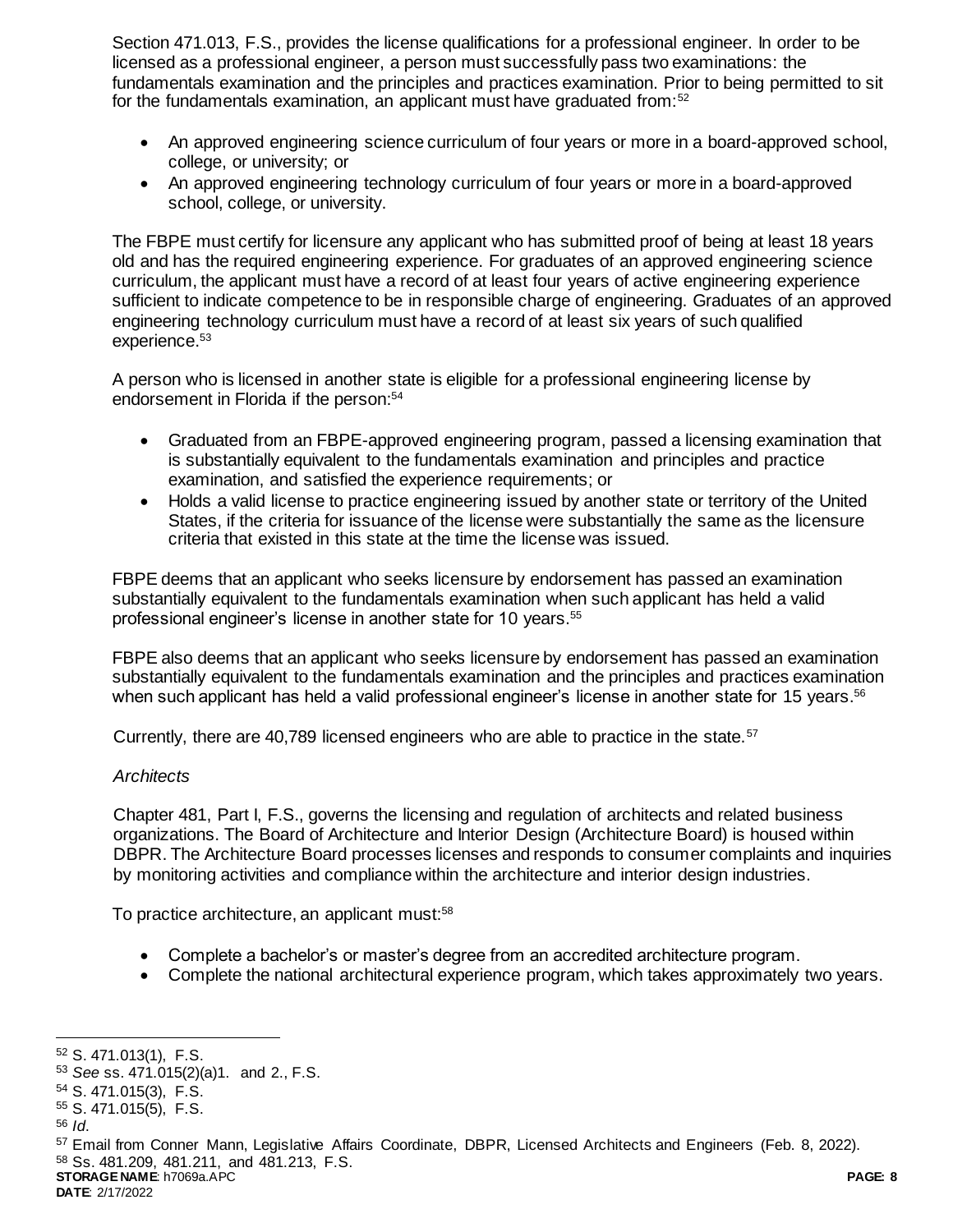Pass the national licensure examination given by the National Council of Architectural Registration Boards.

An architect who is licensed in another state and who seeks qualification for license by endorsement must complete a two-hour class approved by the Architecture Board on wind mitigation techniques.<sup>59</sup>

Currently, there are 11,308 licensed architects who are able to practice in the state. $60$ 

# Effect of the Bill

The bill creates a mandatory recertification program for certain condominium and cooperative buildings.

The bill requires a condominium or cooperative to recertify any building that is three stories or higher in height and has been occupied for at least 30 years, or 25 years if the building is within three miles of the coastline of the state, $61$  as determined by the local building official.

A condominium or cooperative must recertify a building every 10 years after the initial recertification.

The bill defines "recertification" as a visual inspection of a building's general structural condition and general condition of its electoral system, and a written report of such inspection. The visual inspection and written report must be performed by a person licensed as an engineer under ch. 471, F.S., or as an architect under ch. 481, F.S.

The bill defines "visual inspection" as a visual examination of the following components of a building:

- Roof.
- Load-bearing walls or other primary structural members.<sup>62</sup>
- Floor.
- Foundation.
- Fireproofing and fire protection systems.
- Plumbing.
- Electrical systems.
- Waterproofing and exterior painting.
- Windows.
- Any other item that has a deferred maintenance expense or replacement cost that exceeds \$10,000 and the failure to replace or maintain such item negatively affects the above items, as determined by the licensed engineer or architect performing the visual inspection.

When a local building official determines that a condominium or cooperative building must be recertified, the local building official must provide written notice of required recertification to the association by certified mail, return receipt requested.

Within 90 days of receiving the written notice, or within 180 days if the association receives the notice before July 1, 2023, the association or the association's manager must provide the written recertification report for the building and the date the association received the report, by e-mail or mail, to the local building official.

Within 14 days of receiving the written recertification report from the licensed engineer or architect performing the recertification, the association must provide the written report, by e-mail or mail, to each unit owner in the association.

<sup>59</sup> S. 481.213, F.S.

<sup>60</sup> Email from Conner Mann, *supra* note 57.

<sup>61</sup> "Coastline" has the same meaning as in the Submerged Lands Act, 43 U.S.C. ss. 1301 et seq.

**STORAGE NAME**: h7069a.APC **PAGE: 9**  $62$  "Primary structural member" means a structural element designed to provide support and stability for the vertical or lateral loads of the overall structure.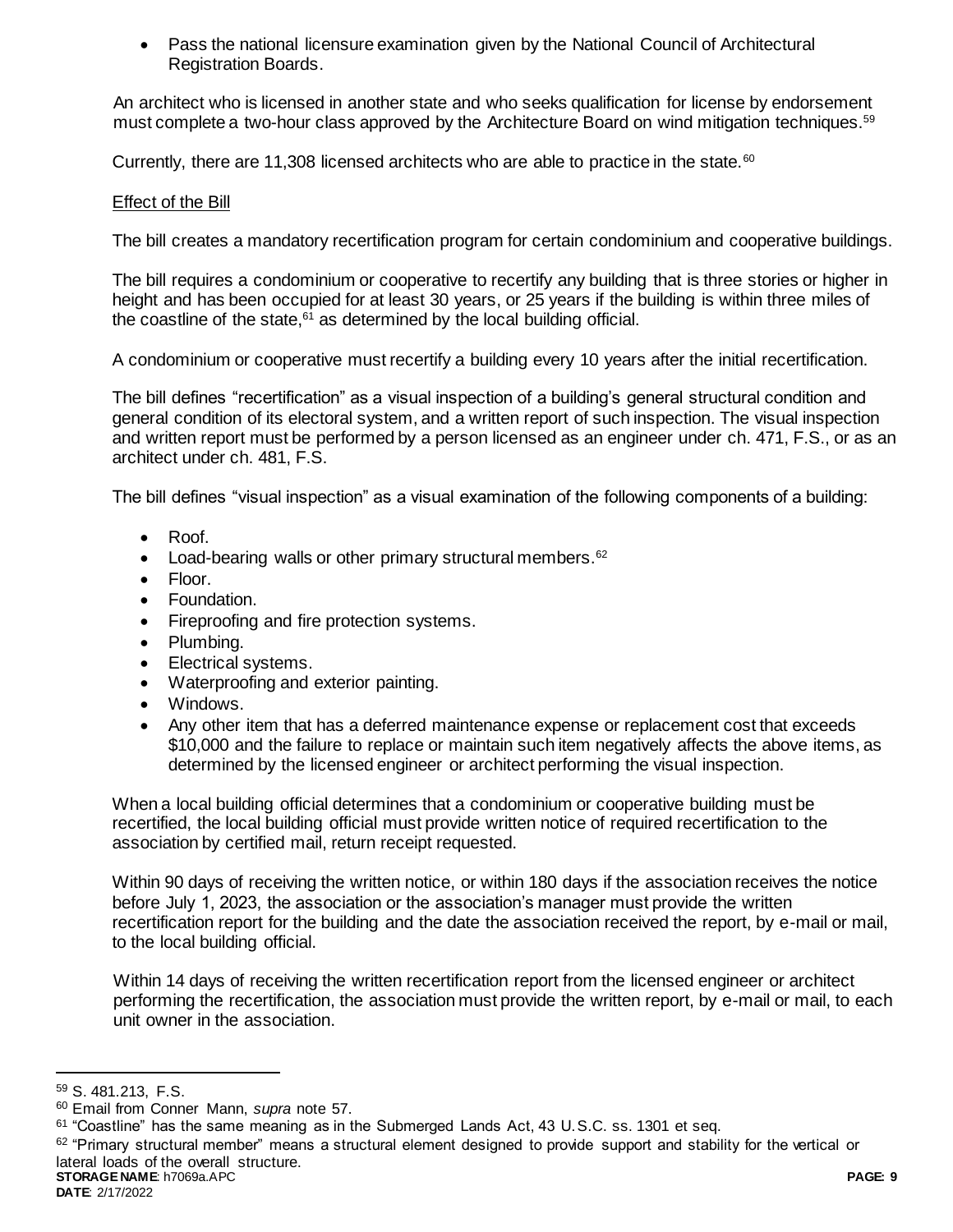Upon completing a recertification, the licensed engineer or architect performing the recertification must provide the written recertification report to the association. The written recertification report must, at a minimum:

- Indicate the manner and type of inspection forming the basis for the report and description of any items identified as requiring further inspection or remedial action.
- Bear the seal and signature of the licensed engineer or architect who performed the inspection.
- Indicate whether there is damage to the inspected items within a reasonable professional probability based on the scope of the inspection, and list any recommended repairs for such damage.
- Indicate whether there is substantial structural deterioration, within a reasonable professional probability based on the scope of the inspection.
- State whether unsafe<sup>63</sup> or dangerous conditions<sup>64</sup> were observed.

If a written recertification report indicates there is substantial structural deterioration, within a reasonable professional probability based on the scope of the inspection, the local building official must require the association to perform a phase 2 inspection.

The bill defines "substantial structural deterioration" to mean substantial structural distress that negatively affects a building's general structural condition and integrity. Surface imperfections, such as cracks, distortion, sagging, deflections, misalignment, signs of leakage, or peeling of finishes are not signs of structural distress unless determined to be a sign of structural distress by the licensed engineer or architect performing the recertification or phase 2 inspection.

The bill defines a "phase 2 inspection" as an inspection that includes destructive and non-destructive testing at the discretion of the person performing the inspection, and a written report of such inspection. A phase 2 inspection must be performed by a person licensed as an engineer under ch. 471, F.S., or as an architect under ch. 481, F.S.

If a phase 2 inspection is required, the local building official must provide written notice of the required phase 2 inspection to the association by certified mail, return receipt requested.

Within 60 days of receiving the written notice, the association must provide written notice, by e-mail or mail, to the local building official providing the start date of the phase 2 inspection and the name and contact information of the licensed engineer or architect performing the phase 2 inspection.

A phase 2 inspection written report must, at a minimum:

- Bear the seal and signature of the licensed engineer or architect who performed the inspection.
- Indicate the manner and type of inspection forming the basis for the report.
- State whether there is substantial structural deterioration, within a reasonable professional probability based on the inspection, and the extent of the damage and list any recommended repairs for such damage.
- State whether unsafe or dangerous conditions were observed.

The engineer or architect performing the phase 2 inspection must provide the written report to the local building official and the association upon completion.

<sup>63</sup> The Building Code defines "unsafe" to mean buildings, structures or equipment that are unsanitary, deficient due to inadequate means of egress facilities, inadequate light and ventilation, constitute a fire hazard, the structure or individual structural members are dangerous, are otherwise dangerous to human life or the public welfare, or involve illegal or improper occupancy or inadequate maintenance. A vacant structure that is not secured against entry is also unsafe. Section 202 of the Seventh edition of the Florida Building (Existing).

**STORAGE NAME**: h7069a.APC **PAGE: 10**  $64$  The Building Code defines "dangerous" as a building or structure that has collapsed, has partially collapsed, has moved off its foundation or lacks the necessary support of the ground, or there exists a significant risk of collapse, detachment or dislodgment of any portion, member, appurtenance or ornamentation of the building or structure under service loads. Section 202 of the Seventh edition of the Florida Building (Existing).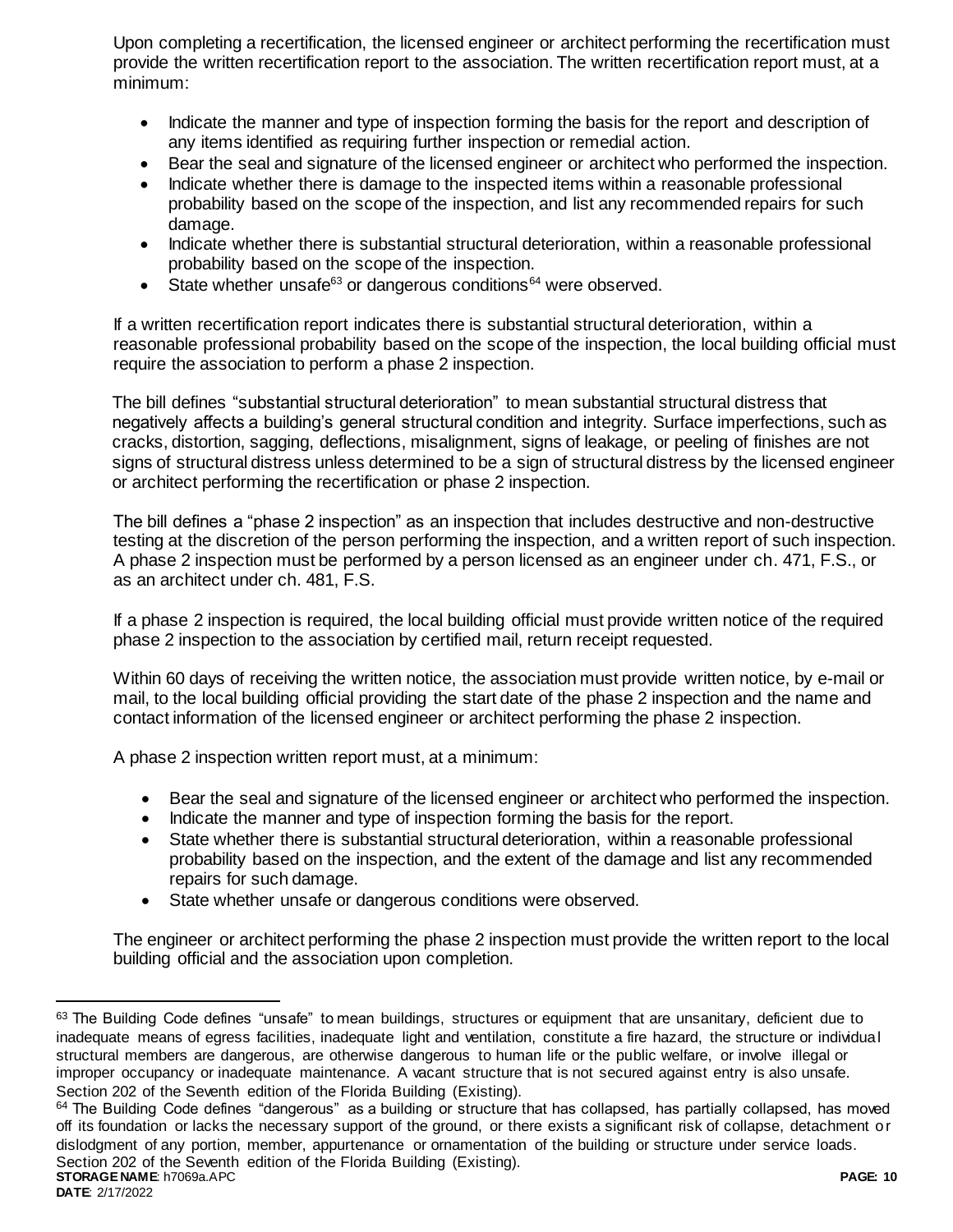Within 14 days of receiving the written phase 2 inspection report from the licensed engineer or architect performing such inspection, the association must provide the written report, by e-mail or mail, to each unit owner in the association.

The bill provides that a local building official may determine penalties for failing to comply with the requirements for building recertifications and phase 2 inspections. The penalties must be posted on the local building department's website.

If an association fails to begin or schedule any repairs to the items that are identified in a written phase 2 inspection report as needing repairs, within a time period determined by the county commissioners of the county where the building is located, the local building official must determine that the building is unsafe for human occupancy until work on such repairs are started.

In no circumstance may the time period to start such repairs exceed 365 days after the local building official receives the written phase 2 inspection report.

The bill provides that it is a breach of a board member or officer's fiduciary duty if an association fails to complete a recertification or phase 2 inspection.

#### **Community Association Managers**

#### Current Situation

Current law establishes licensure requirements for community association managers.<sup>65</sup> A community association manager or firm must be licensed if he or she serves as management for an association of more than 10 units or an association with a budget of \$100,000 or greater.<sup>66</sup> Community association managers are licensed by DBPR. The profession is overseen by the Regulatory Council of Community Association Managers (Council).<sup>67</sup>

Current law provides that a community association manager or a community association management firm must discharge their duties performed on behalf of the association:<sup>68</sup>

- loyally, skillfully, and diligently;
- dealing honestly and fairly;
- in good faith;
- with care and full disclosure to the community association;
- accounting for all funds; and
- not charging unreasonable or excessive fees.

DBPR investigates complaints filed against community association managers or firms<sup>69</sup> and may impose the following administrative penalties against licensed community association managers: $70$ 

- Denial of an application for licensure.
- Revocation or suspension of a license.
- Imposition of an administrative fine not to exceed \$5,000 for each count or separate offense.
- Issuance of a reprimand.
- Placement of the community association manager on probation for a period of time and subject to such conditions as the department specifies.

j <sup>65</sup> Ch. 468, Part VIII, F.S.

<sup>66</sup> S. 468.432(2), F.S.

<sup>67</sup> S. 468.4315, F.S.

<sup>68</sup> S. 468.4334(1), F.S.

<sup>69</sup> S. 468.436, F.S.

<sup>70</sup> S. 468.436(4), F.S.

**STORAGE NAME**: h7069a.APC **PAGE: 11 DATE**: 2/17/2022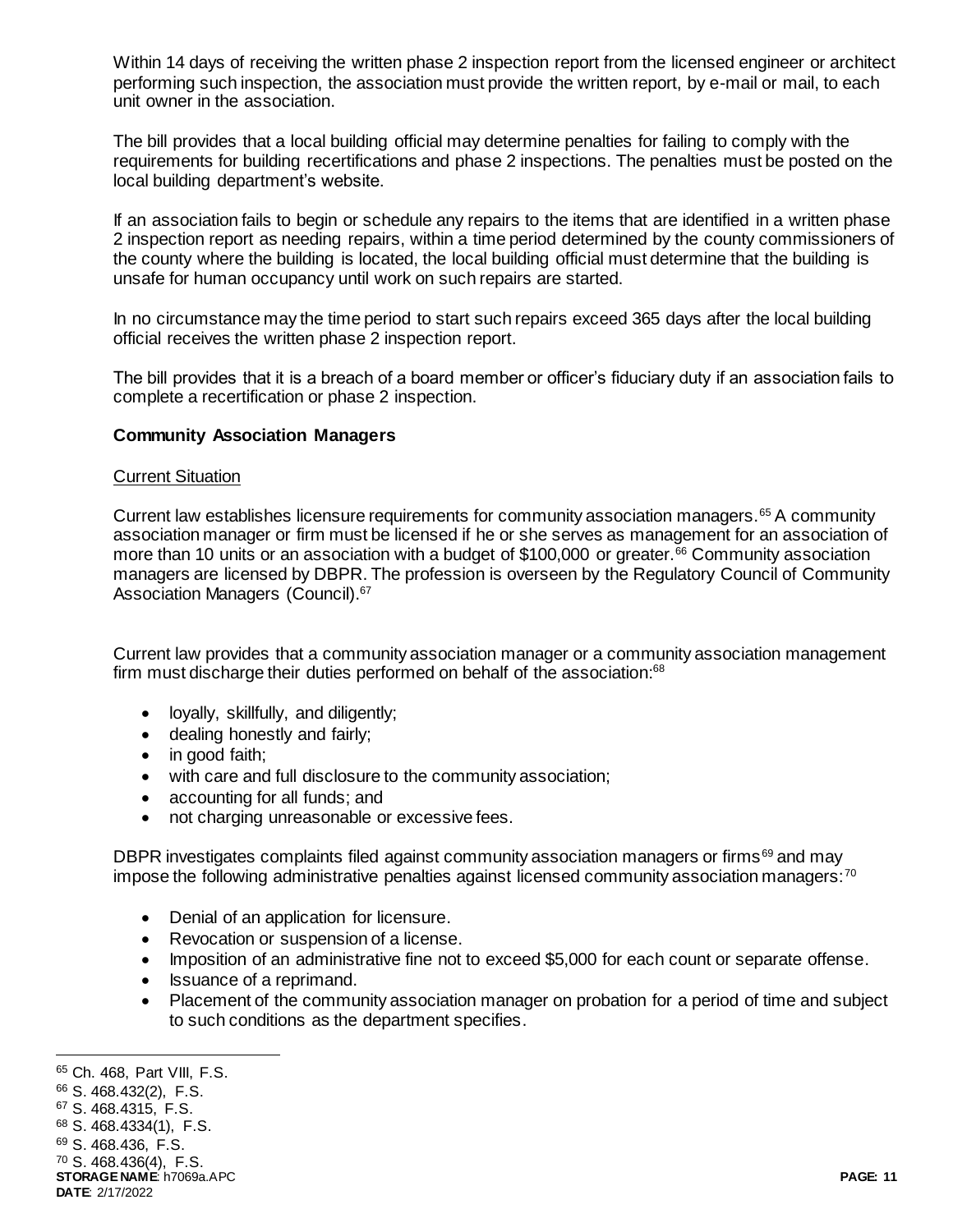Restriction of the authorized scope of practice by the community association manager.

The grounds for disciplinary action include the following: $71$ 

- Violating any provision of community association management practice act or lawful order of DBPR or the Council.
- Violating the Condominium Act, the Cooperative Act, or the Homeowners' Association Act when such violation is committed during the course of performing community management services pursuant to a contract with an association.
- Violating any provision relating to regulation of professions by DBPR.
- Committing acts of gross misconduct or gross negligence in connection with community association management.
- Making misleading, deceptive, or fraudulent representations related to community association management.
- Being convicted of or pleading nolo contendere to a felony in any court in the United States.
- Obtaining a license or certification or any other order, ruling, or authorization by means of fraud, misrepresentation, or concealment of material facts.
- Contracting, on behalf of an association, with any entity in which the manager has a financial interest that is not disclosed.

# Effect of the Bill

The bill provides that if a community association manager or firm has a contract with a condominium or cooperative association with a building that is subject to a recertification, the community association manager or firm has a duty to comply with the requirements for recertification.

The bill provides that receiving a written recertification report and failing to provide the report to a local building official during the course of performing community association management services pursuant to a contract with a condominium or a cooperative, is grounds for disciplinary action.

# **Structural Integrity Reserve Study**

# Current Situation

A reserve study is a budget-planning tool for community associations. Generally, a reserve study consists of the following two parts:<sup>72</sup> physical analysis and financial analysis.

The physical analysis of a reserve study lists components in a community association that the association is responsible to maintain or replace, which is usually a visual inspection of the community association. The physical analysis includes an assessment of the physical condition of the association property, a determination of the estimated remaining life for each component in the association, and the estimated cost to maintain or replace such components.<sup>73</sup>

The financial analysis of a reserve study is performed after the physical analysis is completed, and the association's annual budget and reserve funds have been reviewed. The financial analysis is a recommended funding plan that provides an appropriate reserve contribution rate for the components identified in the physical analysis to ensure the association will have the necessary reserves to maintain or replace each component.<sup>74</sup>

l

<https://cedarmanagementgroup.com/hoa-reserve-study-community/#what> (last visited Jan. 6, 2022); Kevin Leonard and Robert Nordlund, Understanding Reserves: A guide to your association's reserve fund & reserve study, 26-29 (1st ed. 2021); Community Associations Institute, *National Reserve Study Standards*, [https://www.reservestudy.com/wp](https://www.reservestudy.com/wp-content/uploads/2019/01/NRSS-998-CAI-version-updated-2016.pdf)[content/uploads/2019/01/NRSS-998-CAI-version-updated-2016.pdf](https://www.reservestudy.com/wp-content/uploads/2019/01/NRSS-998-CAI-version-updated-2016.pdf) (last visited Jan. 6, 2022).

<sup>71</sup> S. 468.436(2), F.S.

<sup>72</sup> Cedar Management Group, *HOA Reserve Study: Why Does Your Community Need It?*,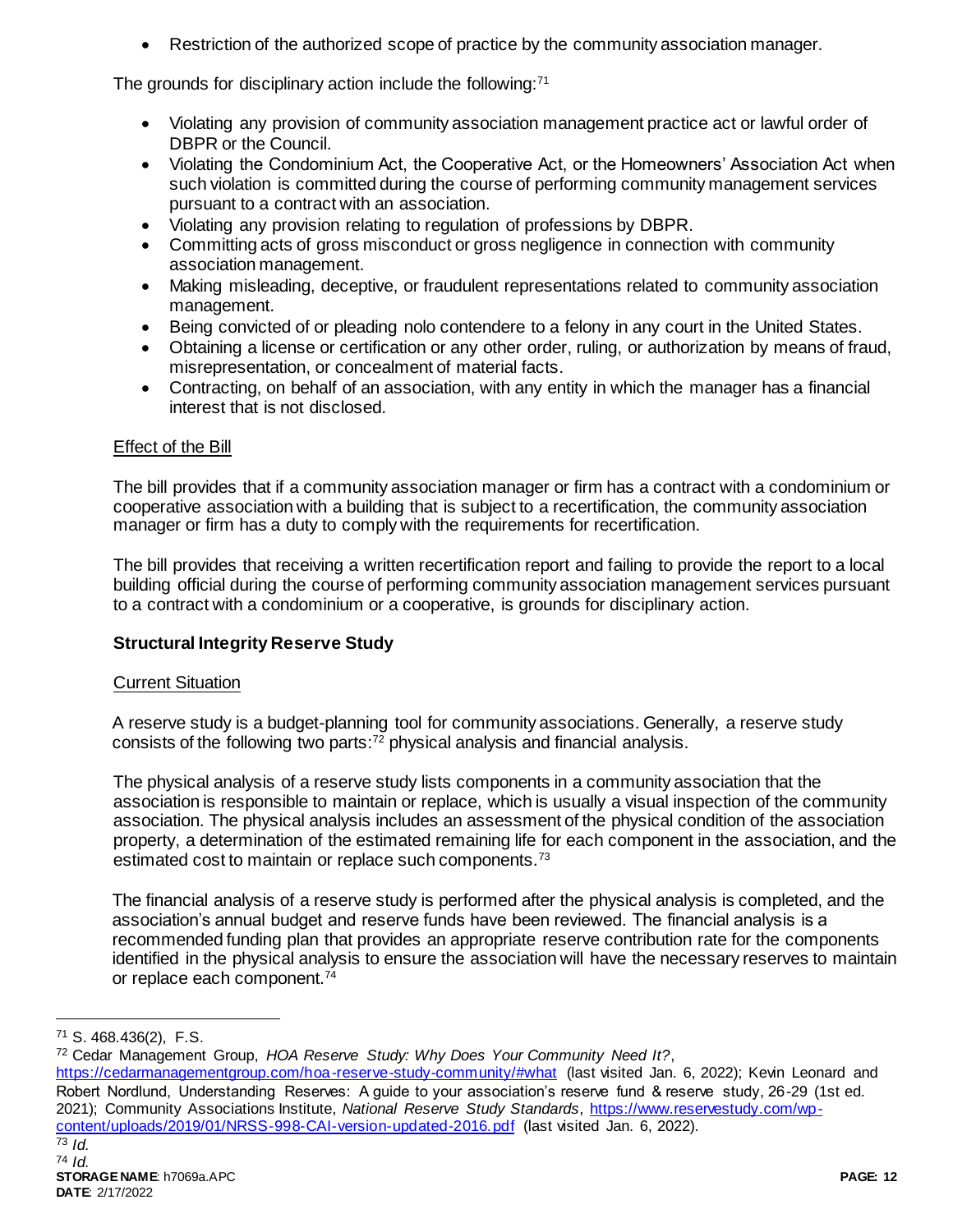Currently, the following nine states require community associations to have regular reserve studies or encourage community associations to have regular reserve studies:<sup>75</sup> California, Colorado, Delaware, Hawaii, Nevada, Oregon, Utah, Virginia, and Washington. However, of the nine states that require or encourage community associations to have regular reserve studies, only Delaware requires community associations to fund reserve accounts.<sup>76</sup>

# Effect of the Bill

The bill requires condominium associations and cooperative associations to complete a structural integrity reserve study every 10 years for each building in an association that is three stories or higher in height.

The bill defines "structural integrity reserve study" as study of the reserve funds required for future major repairs and replacement of the common elements based on a visual inspection of the common elements. At a minimum, it must:

- Identify the common elements being visually inspected.
- State the estimated remaining useful life and the estimated replacement cost or deferred maintenance expense of the common elements being inspected.
- Provide a recommended annual reserve amount that achieves the estimated replacement cost or deferred maintenance expense of each common element being inspected by the end of the estimated remaining useful life for each common element.

The visual inspection must be performed by a person licensed as an engineer under ch. 471, F.S., or an architect under ch. 481, F.S. Any qualified person or entity may perform the other components of a structural integrity reserve study.

At a minimum, the following items must be included in a structural integrity reserve study for each building in an association that is three stories or more in height:

- Roof.
- Load-bearing walls or other primary structural members.<sup>77</sup>
- Floor.
- Foundation.
- Fireproofing and fire protection systems.
- Plumbing.
- Electrical systems.
- Waterproofing and exterior painting.
- Windows.
- Any other item that has a deferred maintenance expense or replacement cost that exceeds \$10,000 and the failure to replace or maintain such item negatively affects the items listed above, as determined by the licensed engineer or architect performing the visual inspection.

Prior to a developer turning over control of an association to unit owners, the developer must have a structural integrity reserve study completed for each building in the association that is three stories or more in height.

Associations existing on or before July 1, 2022, that are controlled by unit owners, must have a structural integrity reserve study completed by July 1, 2024, for each building in the association that is three stories or more in height.

**STORAGE NAME**: h7069a.APC **PAGE: 13** <sup>77</sup> "Primary structural member" means a structural element designed to provide support and stability for the vertical or lateral loads of the overall structure.

<sup>75</sup> Community Associations Institute, *Reserve Requirements and Funding*,

<https://www.caionline.org/Advocacy/Priorities/ReserveStudy/Pages/default.aspx#UT> (last visited Jan. 6, 2022). <sup>76</sup> *Id.*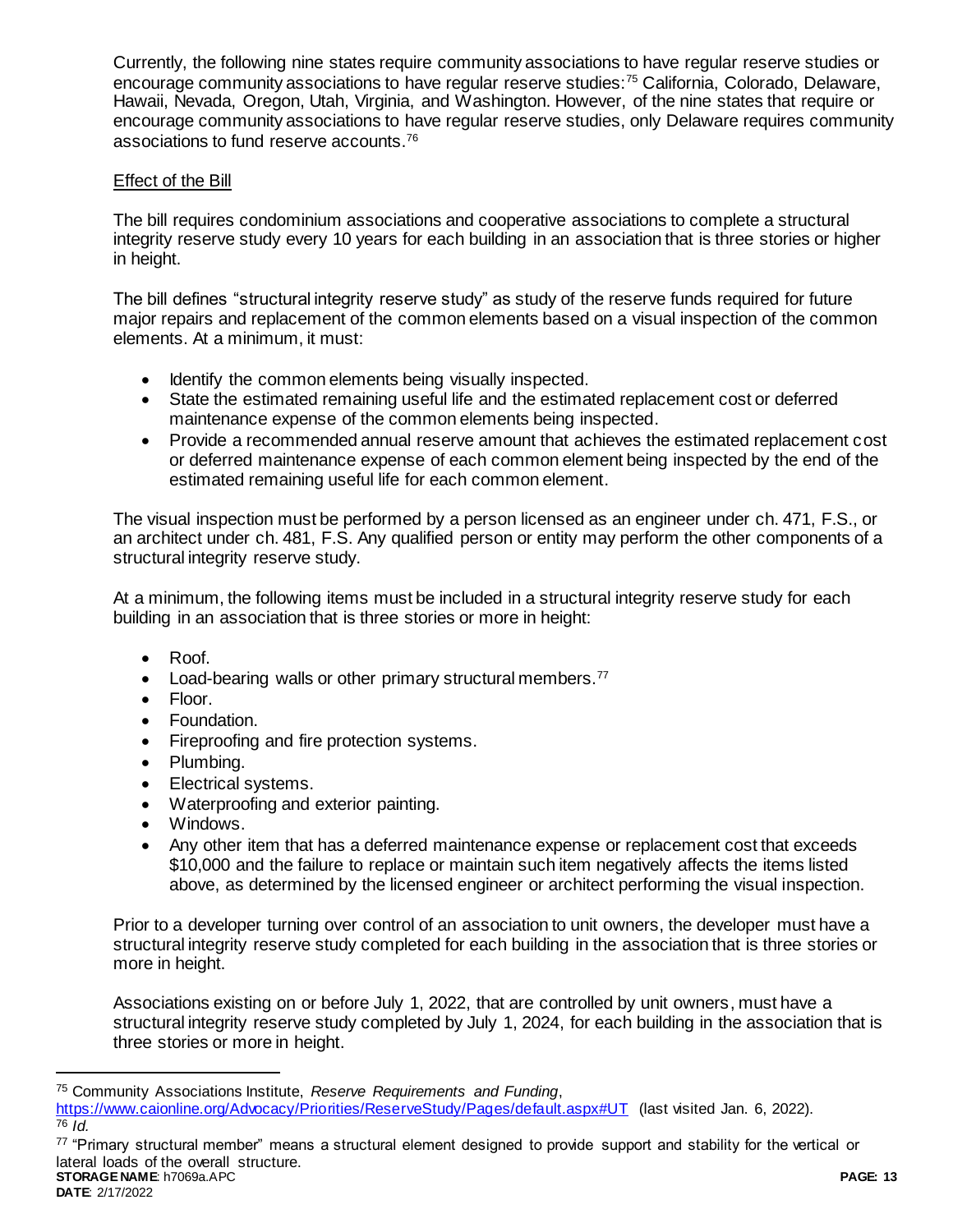The bill provides that it is a breach of a board member or officer's fiduciary duty if an association fails to complete a structural integrity reserve study.

# **Reserves**

# Current Situation

Every condominium and cooperative association must have a budget that sets forth the proposed expenditure of funds for the maintenance, management, and operation of the association. The budget is adopted for a 12-month period reflecting an association's fiscal year, and it must provide a detailed listing of the estimated revenues and expenses that the association reasonably projects for the coming fiscal year. The annual budget is made up of two parts, the part covering the regular operations of the association and the part covering the cost for capital expenses and deferred maintenance (reserves).<sup>78</sup>

Reserves are funds that are set aside for capital expenses and deferred maintenance. Reserves provide funds for major capital repairs or replacements that are needed intermittently such as replacing a roof. The reserves are designed to ensure that an association will have the funds when the repairs are needed and will not have to do a large special assessment.<sup>79</sup>

Current law requires associations to have and fund reserve accounts for roof replacement, building painting, pavement resurfacing, and any item for which the deferred maintenance expense or replacement cost is greater than \$10K.<sup>80</sup>

There are two methods of calculating the reserves. The first is the traditional formula and the second is the alternative formula. The traditional formula takes into account the estimated deferred maintenance or capital expenditure amount, estimated fund balance, and number of years remaining until deferred maintenance or a capital expenditure is needed.<sup>81</sup>

For example, the remaining useful life of the roof is four years, the estimated cost to replace the roof is \$86,000, and \$50,000 is in the roof reserve account when the budget becomes effective. To determine the amount that must be deposited during the proposed budget year, subtract \$50,000 from \$86,000. The result is \$36,000. Then, divide this amount by the remaining useful life of four years. The final answer is that \$9,000 is the current year funding requirement. (\$86,000 - \$50,000) /  $4 = $9,000$ .<sup>82</sup>

The alternative formula allows associations to maintain a pooled account for multiple reserve assets that are similar or related. For example, an association responsible for managing two swimming pools may create a pool reserve account for both pools instead of a reserve account for each pool. The formula for a pooled account must provide for an annual contribution that will ensure the balance on hand in the account is equal to or greater than the annual projected outflows from the account.<sup>83</sup>

# *Waiver of Reserves*

Associations can waive funding reserves for capital expenditures and deferred maintenance or provide funds that are less than the required amount by a majority of the voting interests present at a properly called meeting. The waiver of reserves by the membership is only for the current year, and a separate vote must be taken each year to waive the reserves or fund less than the required amount.<sup>84</sup>

l

<http://www.myfloridalicense.com/dbpr/lsc/documents/BudgetsandReserveSchedules.pdf> (last visited Jan. 9, 2022).

**STORAGE NAME**: h7069a.APC **PAGE: 14** <sup>83</sup> Rules 61B-22.005(1) and (3), and Rule 61B-76.005(1) and (3), F.A.C.  $84$  Ss. 718.112(2)(f) and 719.106(1)(j), F.S.; Rules 61B-22.005(8), and Rule 61B-76.005(8), F.A.C.

 $78$  Ss. 718.112(2)(f) and 719.106(1)(j), F.S.

 $79$  Ss. 718.112(2)(f) and 719.106(1)(j), F.S.

<sup>80</sup> *Id.* 

<sup>81</sup> *Id.*; Rules 61B-22.005(3), and Rule 61B-76.005(1), F.A.C.

<sup>82</sup> DBPR, *BUDGETS & RESERVE SCHEDULES: A Self-Study Training Manual*, 41-42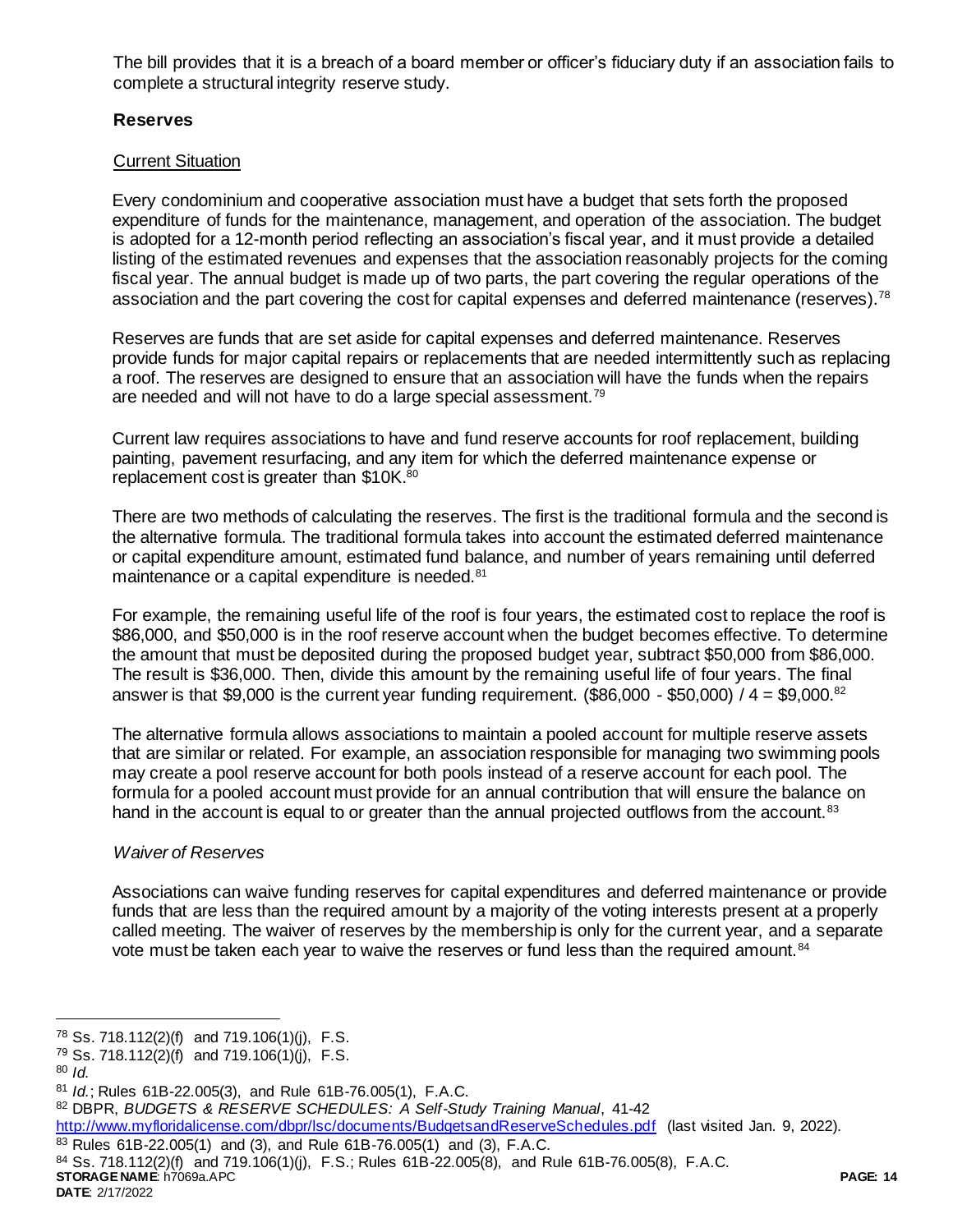Associations may also vote to use reserve funds for purposes other than their intended purpose, such as using funds from the roof reserve account for painting buildings, by a majority of the voting interests present at a properly called meeting.<sup>85</sup>

Prior to a developer turning over an association to unit owners, the developer may use the voting interests allocated to his or her units to waive the reserves or reduce the funding of reserves for the first two years of the association. After the first two years, the collection of reserve funds may only be waived or reduced by a vote of a majority of all nondeveloper voting interests at a duly called meeting of the association. After the turnover of an association, a developer may still vote its voting interest to waive or reduce the funding of reserves.<sup>86</sup>

## Effect of the Bill

The bill provides that the amount of funds placed in reserve is determined by the condominium or cooperative association's most recent structural integrity reserve study. If the amount to be reserved for an item is not in the association's most recent structural integrity reserve study or the association has not completed a structural integrity reserve study, then the association may use the traditional formula or alternative formula to determine the amount of funds to reserve.

The bill provides that effective July 1, 2024, a unit-owner controlled association may not waive collecting reserves or collect less reserve funds than required for items that are required to be inspected in a structural integrity reserve study for an association building that is three stories or higher in height. In addition, unit-owner controlled associations may not use such reserve funds for purposes other than their intended purpose.

The bill repeals the ability of a developer-controlled association to waive collecting reserves or reduce the funding of reserves. The bill also repeals the ability of a developer-controlled association to use reserves funds for purposes other than their intended purposes.

### **Official Records**

#### Current Situation

Condominiums and cooperatives must maintain certain records known as official records for at least seven years, including:<sup>87</sup>

- A copy of the articles of incorporation, declaration, bylaws, and rules of the association (governing documents).<sup>88</sup>
- Meeting minutes.
- A roster of all unit owners or members, including the electronic mailing addresses and fax numbers of unit owners or members consenting to receive notice by electronic transmission.
- A copy of any contracts to which the association is a party or under which the association or the unit owners or members have an obligation.
- The association's accounting records.
- All contracts for work to be performed, including bids for work, materials, and equipment, except that associations are only required to maintain bids for one year.
- A copy of the plans, permits, warranties, and other items provided by the developer.
- All other written records related to the association's operation.

Owners may inspect and copy an association's official records, and the association must make records available for inspection within 10 business days of receiving an inspection request.<sup>89</sup> An association

 $85$  Ss. 718.112(2)(f) and 719.106(1)(j), F.S.

<sup>86</sup> *Id.* 

 $87$  Ss. 718.111(12)(a) and (b) and 719.104(2), F.S.

<sup>88</sup> Condominiums must permanently maintain their governing documents.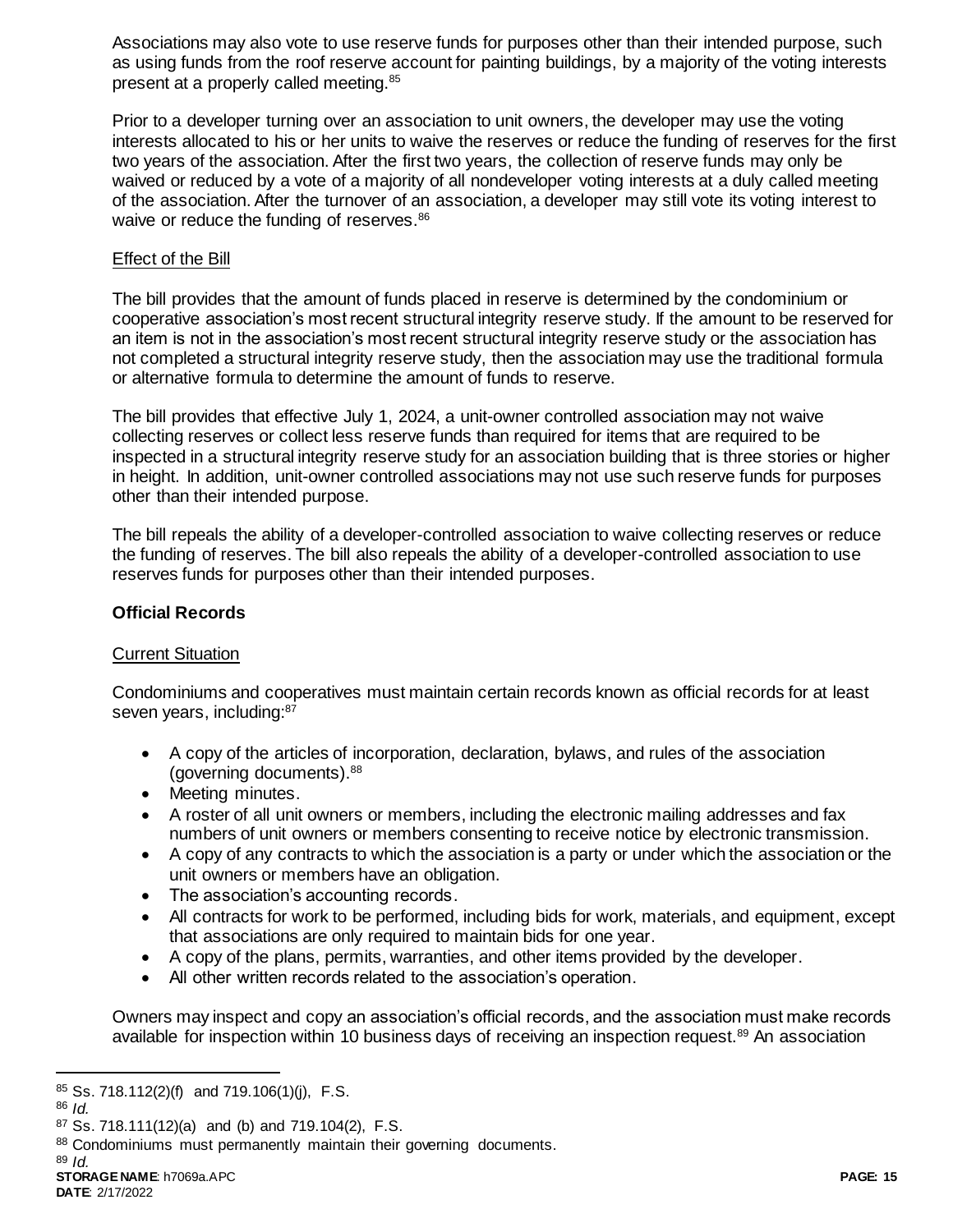must maintain its official records within the state of Florida and make them available for inspection within 45 miles of the association or within the county where the condominium or cooperative is located.<sup>90</sup>

An association may adopt reasonable rules regarding the frequency, time, location, notice, and manner of record inspections, but may not require an owner to state a reason for inspecting the records. A condominium unit renter may inspect and copy the association's governing documents. 91

An association also has the option to make the official records available electronically via the Internet or by allowing the records to be viewed in electronic format on a computer screen.<sup>92</sup>

# *Website*

Condominiums with 150 or more units that do not manage timeshare units must post certain documents to a website or an app that is accessible only to unit owners and condominium employees. The website or app must include: 93

- The condominium's governing documents.
- Any management agreement, lease, or other contract to which the condominium association is a party or under which the condominium association or the unit owners have an obligation or responsibility.
- Summaries or complete copies of bids for materials, equipment, or services, which must be maintained on the website or app for one year.
- The annual budget to be considered at the annual meeting.
- The financial report to be considered at a meeting.
- Each director's certification.
- All contracts or transactions between the condominium association and any director, corporation, firm, or association that is not an affiliated condominium association or any other entity in which a condominium director is also a director or officer and financially interested.
- Any contract or document regarding the conflict of interest or possible conflict of interest of a manager or a board member.
- The notice of any unit owner meeting and the meeting's agenda, posted at least 14 days before the meeting in plain view on the front page or on a separate subpage.
- Any documents to be considered during a meeting or listed on the meeting's agenda, which must be posted at least seven days before the meeting where the document will be considered.

# Effect of the Bill

The bill provides that structural integrity reserve studies, written recertification reports, and phase 2 inspection reports are part of a condominium or cooperative association's official records. A condominium and cooperative association must permanently maintain written recertification reports and phase 2 inspection reports, and an association must maintain structural integrity reserve studies for at least 15 years.

A renter of a condominium unit has a right to inspect and copy the association's written recertification reports and phase 2 inspection reports.

The bill provides that if a condominium association is required to have a website or an application, the condominium must post the association's most recent structural integrity reserve study, written recertification report, and phase 2 inspection report on the website or app.

l

<sup>92</sup> *Id.*

**STORAGE NAME**: h7069a.APC **PAGE: 16** <sup>93</sup> S. 718.111(12)(g), F.S.

**DATE**: 2/17/2022

<sup>90</sup> *Id.*

 $91$  Ss. 718.111(12)(b) and (c)1. and 719.104(2)(b), F.S.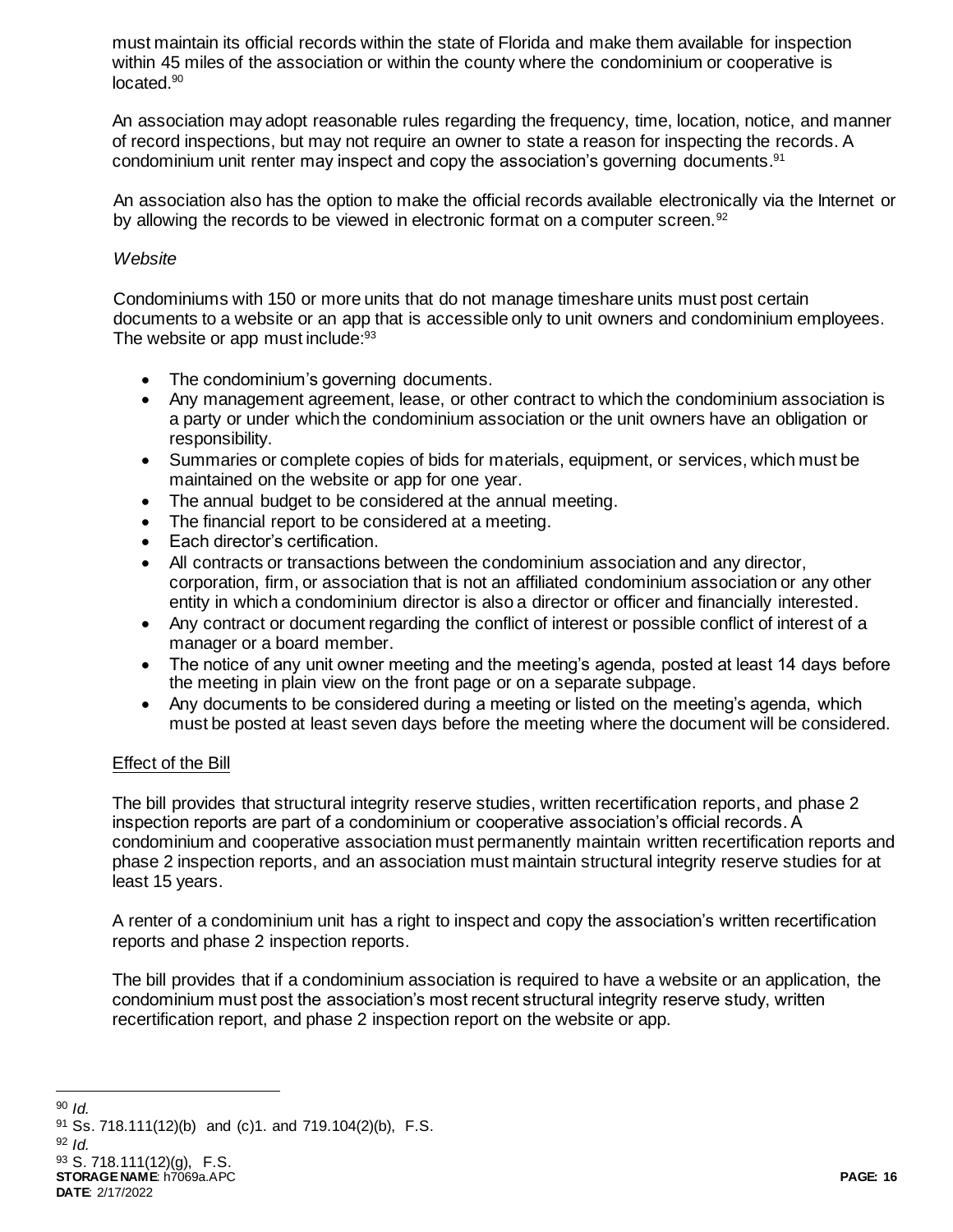# **Termination of a Condominium**

# Current Situation

Current law provides that it is against public policy in the state to require condominium operations to continue when doing so constitutes economic waste or is made impossible by law or regulation. Current law also provides that it is in the best interest of the state to provide for termination of a condominium in certain circumstances in order to protect residents from health and safety hazards created by derelict, damaged, obsolete, or abandoned condominium properties. 94

There are two primary grounds for termination, each governed by its own requirements.

First, a condominium may be terminated where there is economic waste or impossibility by a plan of termination approved by the lowest percentage of voting interests necessary to amend the condominium's declaration or as otherwise provided in the declaration for approval of termination, whichever is lower.<sup>95</sup> A condominium may be terminated for "economic waste" if the total cost of construction or repairs necessary to construct the improvements or restore the improvements to their former condition or bring them into compliance with applicable laws or regulations exceeds the combined fair market value of the units in the condominium. A condominium may be terminated for "impossibility" if it becomes impossible to operate or reconstruct a condominium to its prior physical configuration because of land use laws or regulations.<sup>96</sup>

Second, a condominium may be terminated in the discretion of the owners.<sup>97</sup> Referred to as "optional termination," a condominium may be terminated if the termination is approved by at least 80 percent of the total voting interests of the condominium and no more than five percent of the total voting interests of the condominium reject the termination.<sup>98</sup> The Division must confirm that the termination plan complies with the statutory requirements. If five percent or more of the total voting interests reject a plan of termination, another plan of optional termination may not be considered for 18 months after the date of rejection.<sup>99</sup>

A plan of termination must state the valuation of each unit as well as the value of the common elements and other assets of the condominium. The plan must identify the termination trustee, usually the association,<sup>100</sup> and state the individual interests of each unit owner in the proceeds from the liquidation of the assets of the condominium upon its termination. A copy of the plan must be provided to every unit owner at least 14 days before the meeting to approve the plan.<sup>101</sup>

Once the plan has been approved, it must be sent to every unit owner within 30 days of recording the plan with the clerk of court and to the Division within 90 days of recording the plan.<sup>102</sup>

l

**STORAGE NAME**: h7069a.APC **PAGE: 17 DATE**: 2/17/2022 <sup>101</sup> S. 718.117(9) and (10), F.S. <sup>102</sup> S. 718.117(15), F.S.

<sup>94</sup> S. 718.117(1), F.S.

<sup>95</sup> S. 718.117(2), F.S.

<sup>96</sup> *Id.*

<sup>97</sup> S. 718.117(3), F.S.

<sup>98</sup> *Id.* 

<sup>99</sup> *Id.*

<sup>&</sup>lt;sup>100</sup> The association serves as termination trustee unless another person is appointed in the plan of termination. If the association is unable, unwilling, or fails to act as trustee, any unit owner may petition the court to appoint a trustee. S. 718.117(13), F.S.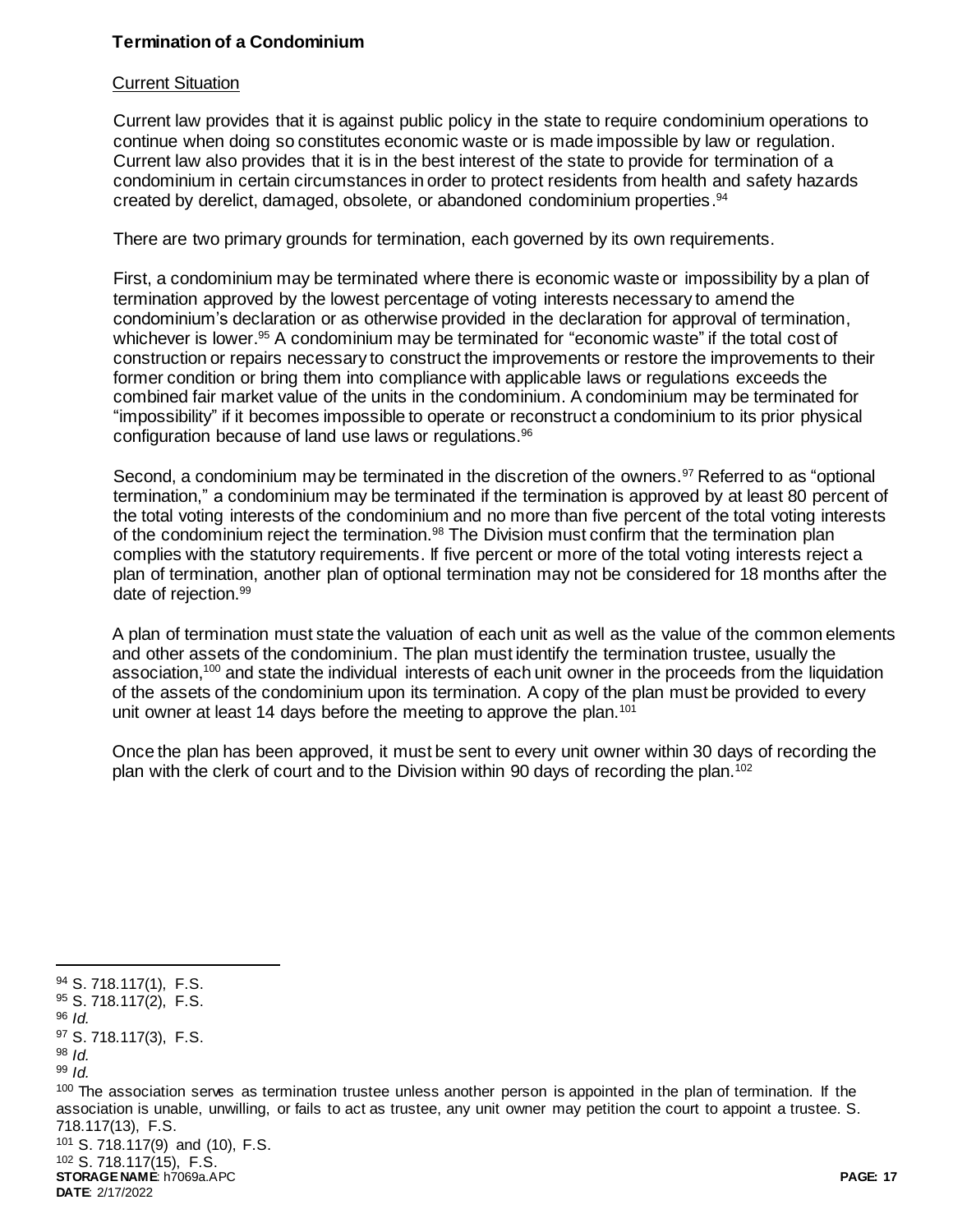# Effect of the Bill

The bill provides that a condominium, which has a building that has received a phase 2 inspection with recommended substantial structural deterioration repairs that exceed 65 percent of the combined fair market value of the units in the condominium after completion of the construction or repairs, may be terminated pursuant to a plan of termination approved by a majority of the total voting interests of the condominium. Such termination must be approved at a properly called meeting of the association with the voting interests voting in person or by limited proxy.<sup>103</sup> A bulk owner<sup>104</sup> has the same number of voting interests as a single unit owner.

Written notice of the meeting must include an agenda that conspicuously states a plan of termination of the condominium will be considered. The written notice must be mailed, hand delivered, or electronically transmitted to each unit owner at least 14 days before the meeting. The notice must also be posted in a conspicuous place on the condominium association property at least 14 continuous days before the meeting.

The bill provides that the fair market value of the units must be determined no earlier than 90 days before the date that the plan of termination is recorded and must be determined by an independent appraiser selected by the termination trustee.

# **Delivery of Documents after Transition of Board**

# Current Situation

The developer creates the association and appoints the first board of administration at the time the condominium or cooperative is created. After control of the board is transferred to the unit owners the developer must deliver all of the property of the association, which is held or controlled by the developer or the developer-controlled board, to the association. The developer is responsible for any expenses for providing the property.<sup>105</sup>

The property the developer must turn over includes, but is not limited to:<sup>106</sup>

- All tangible personal property that is property of the association.
- Insurance policies for the association.
- Funds of the association.
- Copies of the association's governing documents.
- Copies of certificates of occupancy.
- Written warranties from contractors or supplies that are still effective.
- Governmental permits for the association property.
- Copies of all agreements and contracts to which the association is a party.
- List of all contractors, subcontractors, and suppliers who worked on the property or provided supplies.
- A roster of the unit owners and their addresses and telephone numbers, if known.
- The resignation of the board members and officers of the developer-controlled board.
- A copy of the plans and specifications utilized in the construction or remodeling of the condominium.
- Financial records of the association.

<sup>&</sup>lt;sup>103</sup> A limited proxy requires the proxy to vote in a specific way as determined by the owner. A specific form for limited proxy is provided by the association. The Condominium Act requires limited proxies when a proxy is used for votes to waive or reduce reserves, waive the financial reporting requirements, amend the declaration, the articles of incorporation, or bylaws, and for any other matter where a vote of a unit owner is required or permitted. S. 718.112(2)(b), F.S. <sup>104</sup> "Bulk owner" means the single holder of such voting interests or an owner together with a related entity or entities that would be considered an insider, as defined in the Uniform Fraudulent Transfer Act, holding such voting interests. S. 718.117(3), F.S.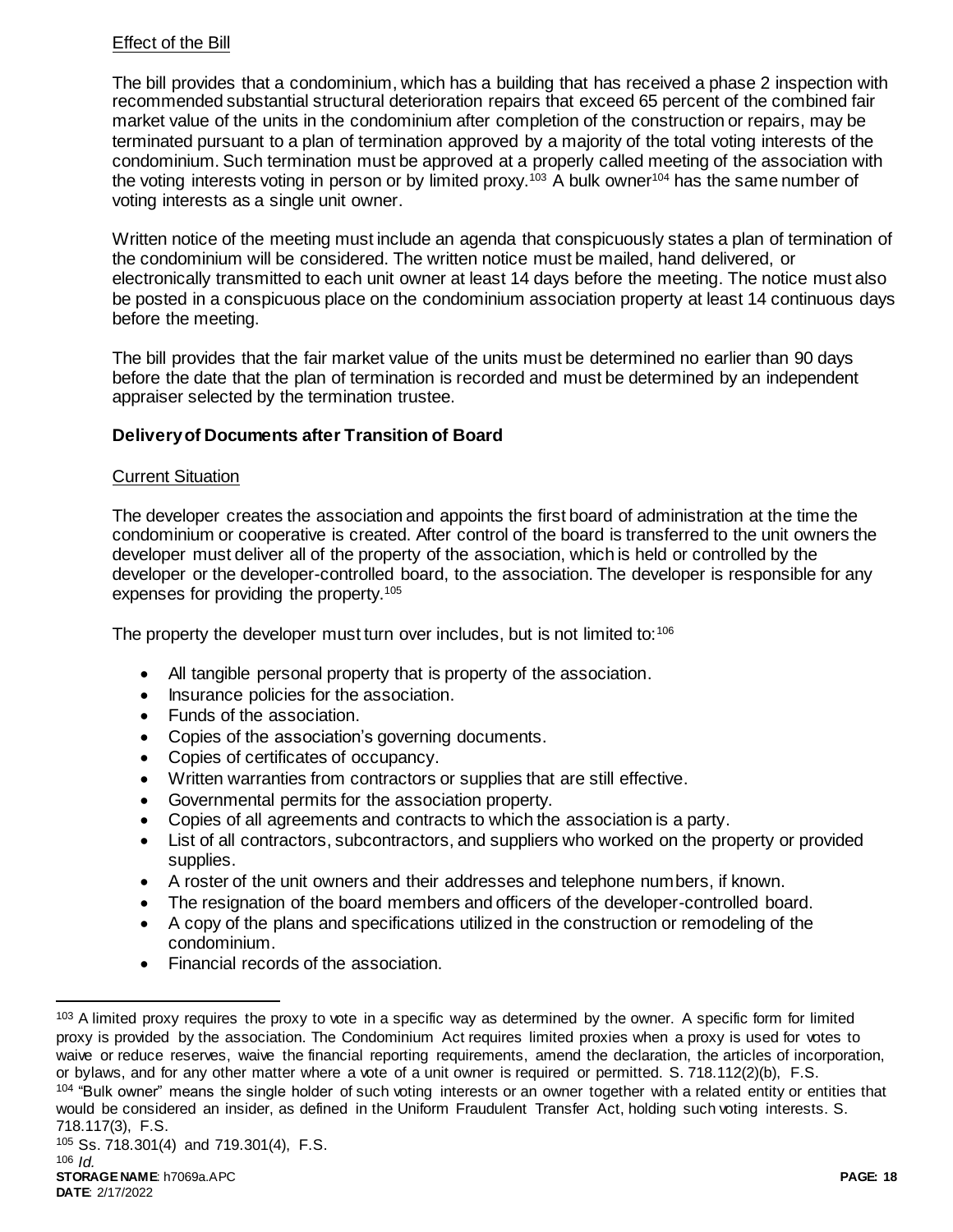The developer of the condominium must also provide a report attesting to the maintenance requirements, useful life, and estimated replacement costs for improvements of the condominium property under seal of a licensed architect or engineer.<sup>107</sup>

#### Effect of the Bill

The bill provides that a developer must turn over the structural integrity reserve study completed for each building in the association that is three stories or more in height, and any written recertification reports or phase 2 inspection reports if a building has been required to recertify or have a phase 2 inspection.

### **Sale of a Unit**

### Current Situation

Developers and nondeveloper owners of condominium or cooperative units must give certain documents to a prospective buyer or lessee before the execution of a contract for the sale of a residential unit.<sup>108</sup>

Prior to the sale of a unit by a non-developer, prospective buyers are entitled to a copy of the following association documents, at the seller's expense: 109

- The association's most recent financial information.
- The association's governance document, which explains the association's operations.
- The frequently asked questions and answers sheet.
- The association's governing documents.

These documents must be provided more than three days, excluding Saturdays, Sundays, and legal holidays, before the execution of the contract, or the sales contract is voidable by the prospective purchaser. These disclosures do not apply to the leasing of a residential unit by a nondeveloper owner.<sup>110</sup>

The contract for the sale of a unit must contain a clause where the buyer acknowledges receiving such documents and an opportunity of at least three business days to review them.<sup>111</sup>

A developer must provide prospective buyers or renters who are signing a lease of more than five years, with:<sup>112</sup>

- The association's most recent financial information.
- The association's governance document, which explains the association's operations.
- The frequently asked questions and answers sheet.
- The prospectus or offering circular.

The contract for the sale or lease of a unit must contain a clause stating the buyer or renter has 15 days after signing the contract and receiving such documents to void the contract.<sup>113</sup>

l

**STORAGE NAME**: h7069a.APC **PAGE: 19**

<sup>107</sup> S. 718.301(4), F.S.

<sup>108</sup> Ss. 718.503 and 719.503, F.S.

<sup>109</sup> Ss. 718.503(2) and 719.503(2), F.S.

<sup>110</sup>  $\overline{d}$ .

 $111$  *Id.* 

<sup>112</sup> Ss. 718.503, 718.504, 719.503, and 719.504, F.S. 113  $Id$ .

**DATE**: 2/17/2022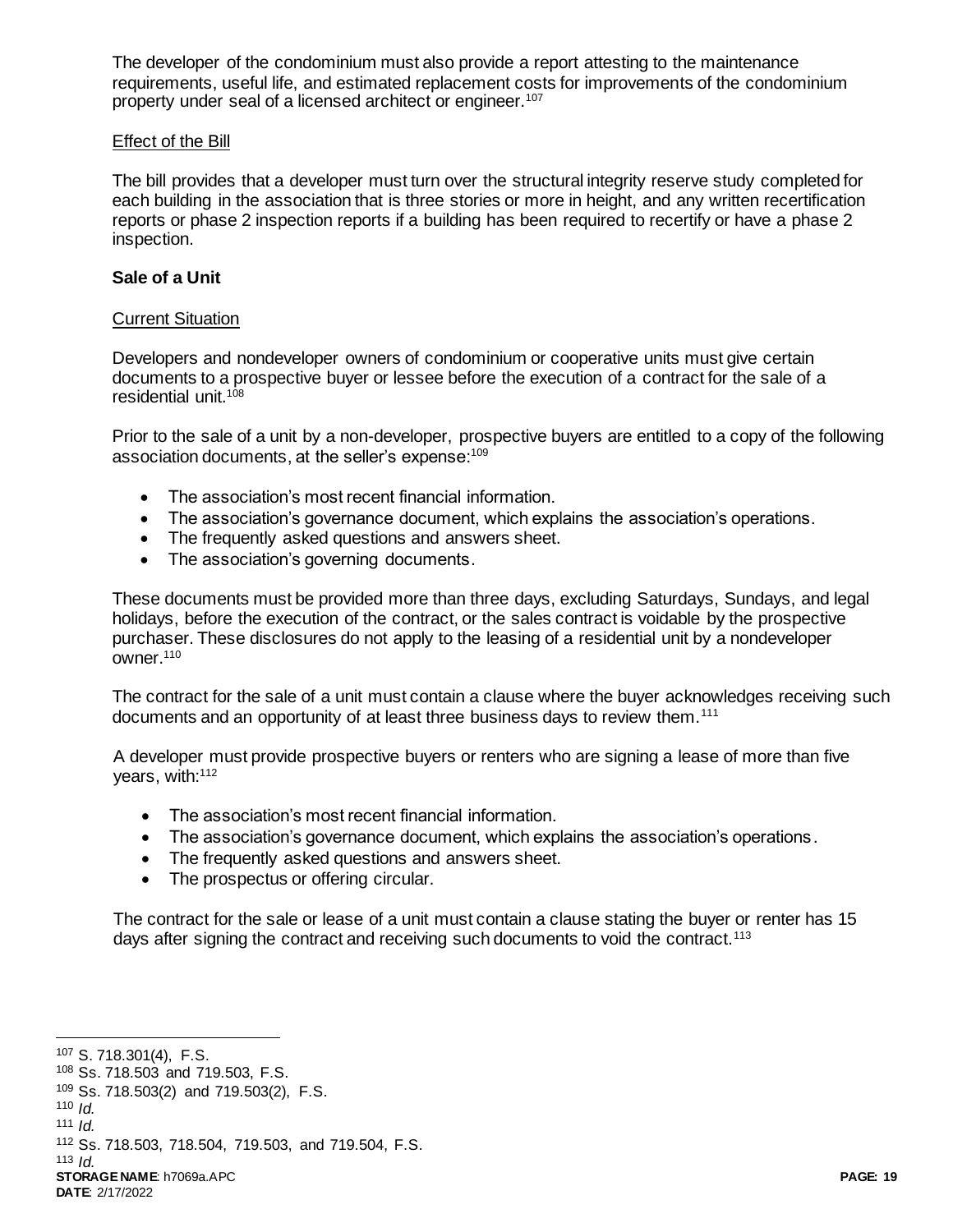The developer may not close for 15 days following the execution of a purchase contract, or execution of the lease, and the delivery of the required documents to the buyer. A prospective purchaser may void the contract within 15 days of his or her receipt of all the required documents.<sup>114</sup>

# *Prospectus or Offering Circular*

Every developer of a residential condominium or cooperative which contains more than 20 residential units, or which is part of a group of residential condominiums or cooperatives that will be served by property to be used in common by unit owners of more than 20 residential units, must prepare a prospectus or offering circular and file it with the Division prior to entering into an enforceable contract of purchase and sale of any unit or lease of a unit for more than five years. A copy of the prospectus or offering circular must be provided to each buyer.<sup>115</sup>

The prospectus or offering circular is an introductory synopsis to the association's governing documents. It sets forth a summary of all the restrictions, financial obligations, and liabilities of the owner. It also sets forth the commitments and responsibilities of the association. The prospectus or offering circular must contain certain information about the condominium or cooperative, including an estimated operating budget for the association, and a schedule of the unit owner's expenses.<sup>116</sup>

# Effect of the Bill

The bill provides that prior to the sale of a unit, or the lease of a unit by a developer that is for more than five years, a prospective buyer or renter is entitled to the association's most recent structural integrity reserve study or a statement that the association has not completed a structural integrity reserve study.

If the unit is in a building which has been required to recertify or have a phase 2 inspection, the prospective buyer or renter is entitled to a copy of the association's most recent written recertification report or phase 2 inspection report or a statement that the association has not completed the required recertification or phase 2 inspection.

The bill also requires the prospectus or offering circular to include the association's most recent structural integrity reserve study, or a statement that the association has not completed a structural integrity reserve study. If the unit is in a building that is required to recertify or have a phase 2 inspection, the prospectus must include a copy of the association's most recent written recertification report or phase 2 inspection report or a statement that the association has not completed the required recertification or phase 2 inspection.

# **Enforcement of the Condominium Act and Cooperative Act**

# Current Situation

For condominium associations, the Division has jurisdiction to investigate complaints and enforce compliance with the Condominium Act for associations that are controlled by a developer, a bulk buyer, or a bulk assignee. Once a developer has turned over control of the condominium to the association the Division only has jurisdiction to investigate complaints related to financial issues, elections, and unit owner access to official records.<sup>117</sup>

For cooperative associations, the Division has jurisdiction to investigate complaints and enforce compliance with the Cooperative Act.<sup>118</sup>

**STORAGE NAME**: h7069a.APC **PAGE: 20 DATE**: 2/17/2022 l Ss. 718.503(1) and 719.503(1), F.S. Ss. 718.504 and 719.504, F.S.  $\overline{d}$ . S. 718.501(1), F.S. S. 719.504(1), F.S.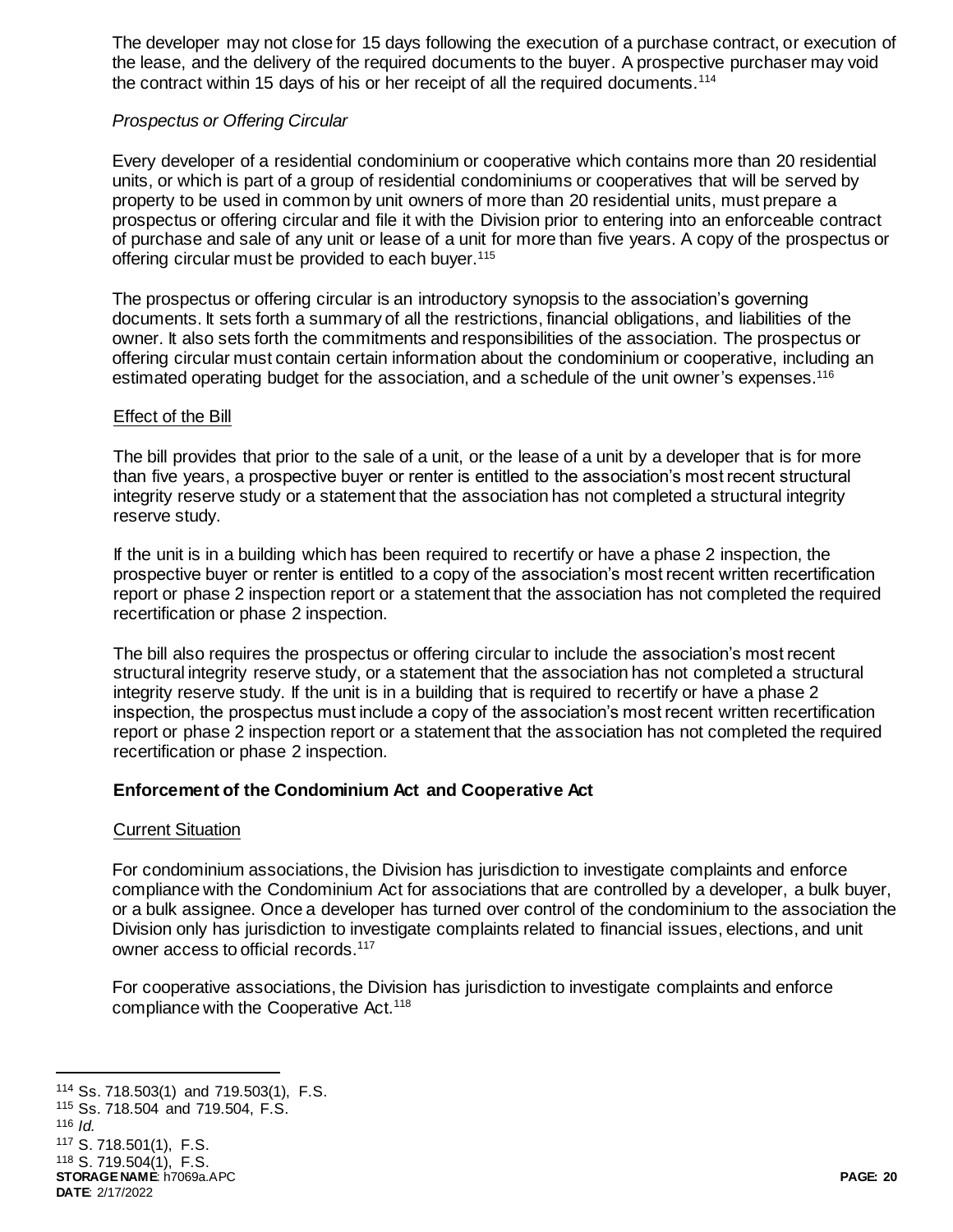If a person believes there is a violation of the Condominium Act or Cooperative Act, he or she may file a complaint with the Division. If the complaint is within the Division's jurisdiction, the Division assigns an investigator to the complaint. After investigating the complaint, if the Division has reasonable cause to believe that a violation occurred, it may initiate an enforcement proceeding in its own name as follows:<sup>119</sup>

- Enter in a voluntary consent proceeding with the person who violated the Condominium Act or Cooperative Act where he or she consents to stopping the violation.
- Issue a cease and desist.
- File an administrative complaint against the person.
- File an enforcement action in circuit court to seek declaratory or injunctive relief on behalf of the unit owners.
- Remove an individual from his or her position as an officer or board member of a condominium or cooperative.
- Impose civil penalties in the amount of up to \$5,000 per violation.

In order to enforce the Condominium Act and Cooperative Act, the Division may conduct investigations, take sworn statements, receive evidence, and subpoena individuals and documentation. If the Division believes a person has destroyed or altered association documents or impaired the availability of association documents during an investigation, the Division must refer it to local law enforcement.<sup>120</sup>

# Effect of the Bill

The bill provides that the Division has authority to investigate condominium and cooperative complaints related to the procedural completion of structural integrity reserve studies, recertifications, and phase 2 inspections.

The bill provides that newly created associations must provide the Division with the number of buildings in the association that are three stories or higher in height, the number of units in such buildings, and the address of such buildings on a form prescribed by the Division. New condominiums have 120 calendar days to provide the information to the Division and new cooperatives have 30 working days to provide the information.

Associations existing on or before July 1, 2022, have until January 1, 2023, to provide the information to the Division. The associations must send the information by e-mail, mail, or hand delivery to an email address or physical address provided by the Division and on a form that is posted to the Division's website.

Every condominium and cooperative association must provide an update to the Division if there is any change in the number of buildings in the association that are three stories or more or the number of units in such buildings. An association must provide the update in writing, by e-mail or mail, to the Division within six months of the change.

The Division must compile a list of the number of buildings on condominium property that are three stories or higher in height and must post the list on the Division's website. The list must be searchable by county. The list must include:

- The name of each association with buildings on the condominium property that are three stories or higher in height.
- The number of such buildings in each association.
- The addresses of all such buildings.
- The county in which such buildings are located.

# **Appropriation**

**DATE**: 2/17/2022

<sup>119</sup> Ss. 718.501(1)(d) and (m) and 719.501(1)(d) and (m), F.S.

**STORAGE NAME**: h7069a.APC **PAGE: 21** <sup>120</sup> Ss. 718.501(1)(c) and 719.501(1)(c), F.S.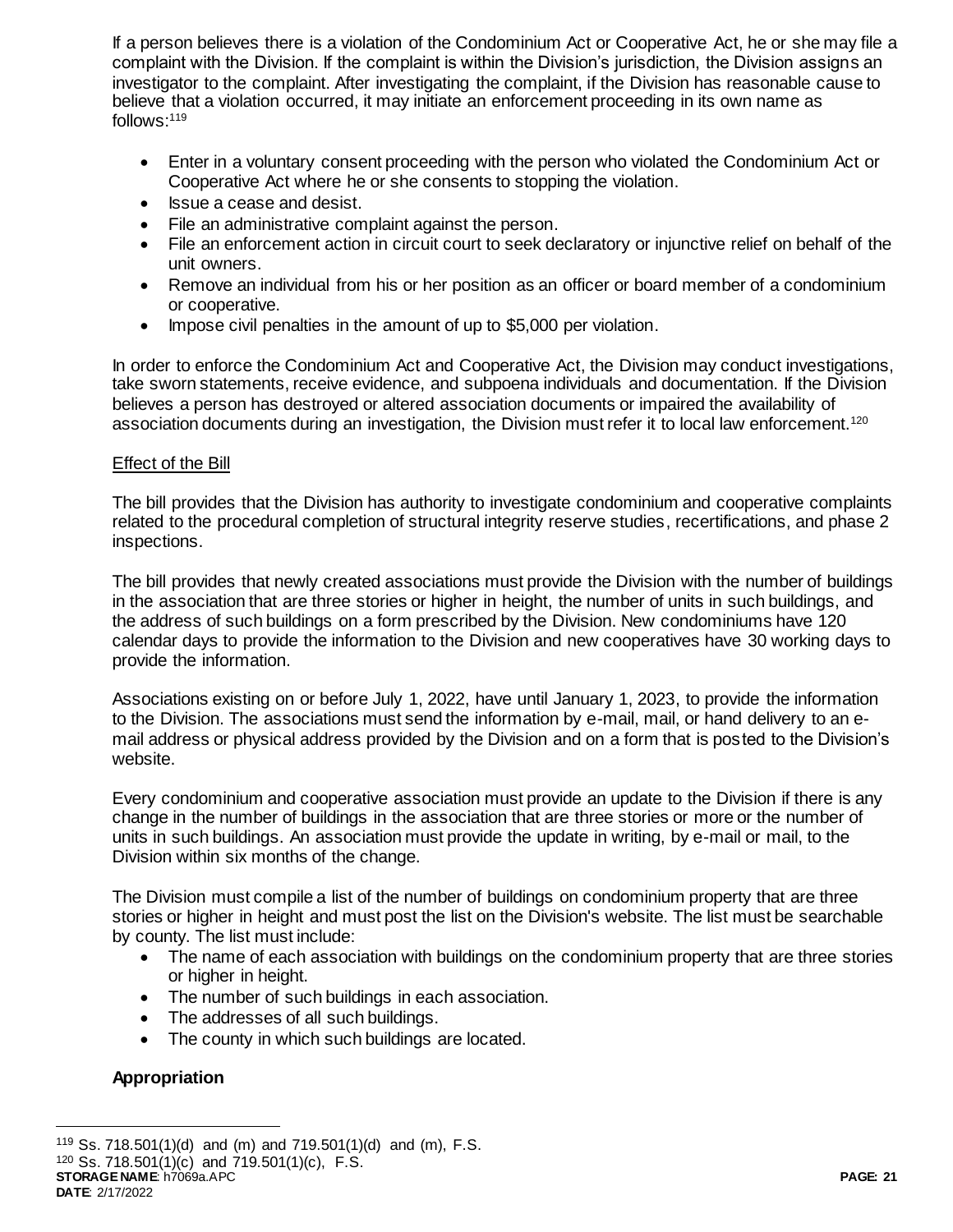The bill appropriates DBPR a total of \$500,944 (\$333,380 recurring and \$167,564 nonrecurring) from the Division of Florida Condominiums, Timeshares, and Mobile Homes Trust Fund. Additionally, the bill authorizes four full time equivalent positions with an associated salary rate of 197,500. The funding and positions are provided to implement provisions of the bill.

## B. SECTION DIRECTORY:

- Section 1. Amends s. 468.4334, F.S., relating to professional practice standards; liability.
- Section 2. Amends s. 468.436, F.S., relating to disciplinary proceedings.
- Section 3. Amends s. 718.103, F.S., relating to definitions.
- Section 4. Amends s. 718.104, F.S., relating to the creation of condominiums; contents of declaration.
- Section 5. Amends s. 718.111, F.S., relating to the association.
- Section 6. Amends s. 718.112, F.S., relating to bylaws.
- Section 7. Amends s. 718.116, F.S., relating to assessments; liability; lien and priority; interest; collection.
- Section 8. Amends s. 718.117, F.S., relating to termination of condominium.
- Section 9. Creates s. 718.132, F.S., relating to building recertification.
- Section 10. Amends s. 718.301, F.S., relating to transfer of association; control; claims of defect by association.
- Section 11. Amends s. 718.501, F.S., relating to authority, responsibility, and duties of Division of Florida Condominiums, Timeshares, and Mobile Homes.
- Section 12. Amends s. 718.503, F.S., relating to developer disclosure prior to sale; nondeveloper unit owner disclosure prior to sale; voidability.
- Section 13. Amends s. 718.504, F.S., relating to prospectus or offering circular.
- Section 14. Amends s. 719.103, F.S., relating to definitions.
- Section 15. Amends s. 719.1035, F.S., relating to the creation of cooperatives.
- Section 16. Amends s. 719.104, F.S., relating to cooperatives; access to units; records; financial reports; assessments; purchases of leases.
- Section 17. Amends s. 719.106, F.S., relating to bylaws; cooperative ownership.
- Section 18. Creates s. 719.132, F.S., relating to building recertification.
- Section 19. Amends s. 719.301, F.S., relating to transfer of association control.
- Section 20. Amends s. 719.501, F.S., relating to powers and duties of Division of Florida Condominiums, Timeshares, and Mobile Homes.
- Section 21. Amends s. 719.503, F.S., relating to disclosure prior to sale.
- Section 22. Amends s. 719.504, F.S., relating to prospectus or offering circular.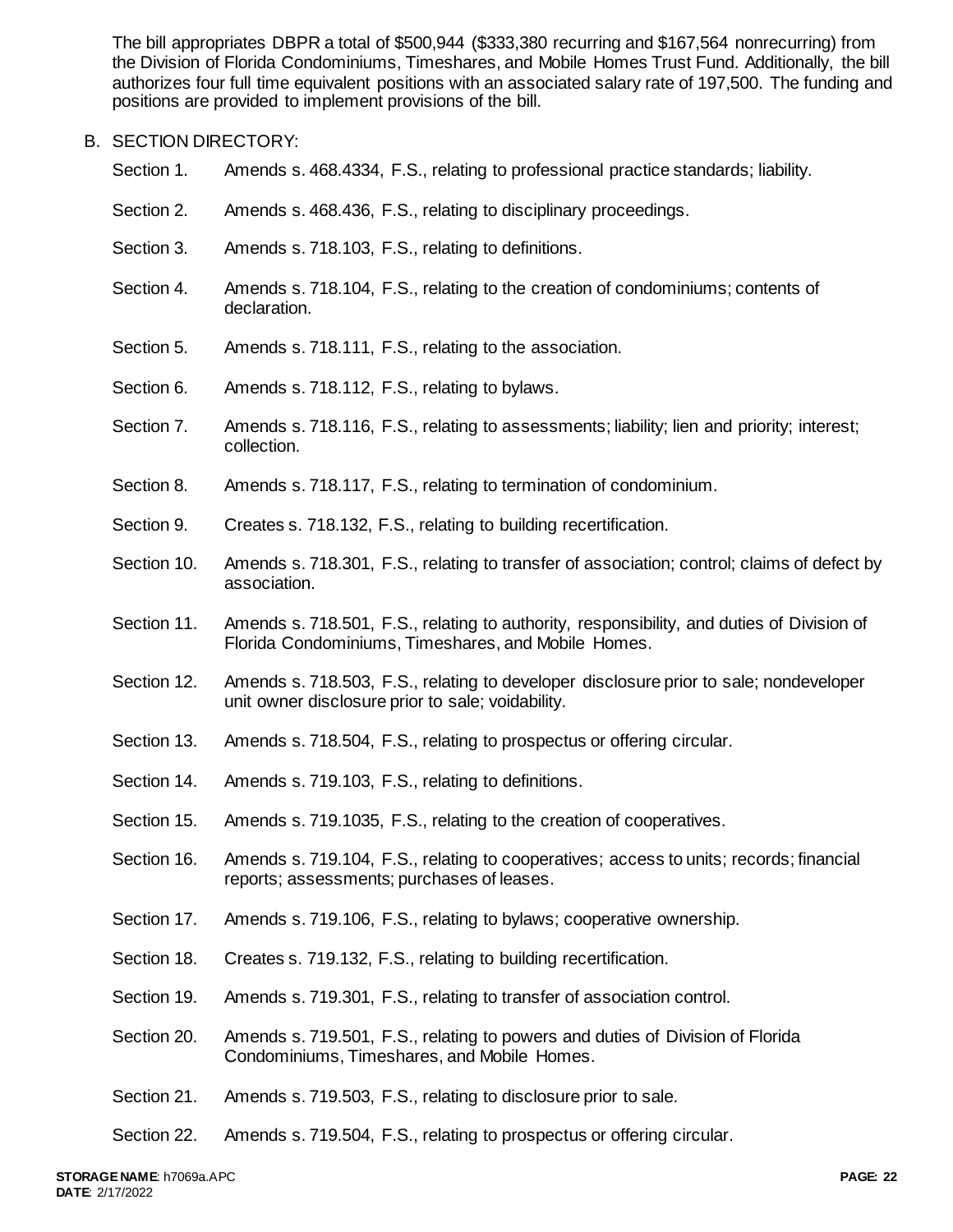- Section 23. Amends s. 720.303, F.S., relating to association powers and duties; meetings of board; official records; budgets; financial reporting; association funds; recalls.
- Section 24. Amends s. 720.311, F.S., relating to dispute resolution.
- Section 25. Amends s. 721.15, F.S., relating to assessments for common expenses.
- Section 26. Provides an appropriation.
- Section 27. Provides an effective date of July 1, 2022.

# **II. FISCAL ANALYSIS & ECONOMIC IMPACT STATEMENT**

### A. FISCAL IMPACT ON STATE GOVERNMENT:

1. Revenues:

None.

2. Expenditures:

The bill appropriates DBPR a total of \$500,944 (\$333,380 recurring and \$167,564 nonrecurring) from the Division of Florida Condominiums, Timeshares, and Mobile Homes Trust Fund. Additionally, the bill authorizes four full time equivalent positions with an associated salary rate of 197,500. The funding and positions are provided to implement provisions of the bill.

FISCAL IMPACT ON LOCAL GOVERNMENTS:

1. Revenues:

None.

2. Expenditures:

The bill may have an indeterminate, but likely insignificant, negative fiscal impact to local governments. Local building departments may have to expend funds to enforce the building recertification program. It is unclear what the cost will be, if any, for local building departments to enforce such program.

# B. DIRECT ECONOMIC IMPACT ON PRIVATE SECTOR:

Condominium and cooperative associations and unit owners in those communities may incur additional expenses related to recertifications and reserve studies. However, the bill may have a positive economic impact on condominium and cooperative associations by alerting them to necessary building repairs before the costs for such repairs increases. According to news reports, the cost for repairs for Champlain Towers South identified in the 2018 engineering report increased from over \$9 million in 2018 to over \$12 million in 2020.<sup>121</sup>

C. FISCAL COMMENTS:

According to DBPR, Miami-Dade County's and Broward County's recertification inspections can cost as much as \$20,000-\$40,000 for the inspection of a 15-20 story condominium and between \$2,000 and \$4,000 for the inspection of a small commercial building.<sup>122</sup>

**STORAGE NAME**: h7069a.APC **PAGE: 23** 122 Florida Department of Business and Professional Regulation, Agency Analysis of 2022 Senate Bill 1702, p. 8 (Jan. 7, 2022).

<sup>121</sup> Casey Tolan, *Condo owners in Surfside building were facing assessments for \$15 million worth of repairs* , CNN (Jun. 29, 2021)<https://www.cnn.com/2021/06/28/us/surfside-condo-owners-assessments-invs/index.html> (last visited Jan. 26, 2022); Erin Snodgrass, *Surfside residents and the condo association board fought over building repairs in the months leading up to collapse*, Insider (Jul. 5, 2021) [https://www.insider.com/surfside-residents-and-board-fought-over-repairs](https://www.insider.com/surfside-residents-and-board-fought-over-repairs-before-collapse-2021-7)[before-collapse-2021-7](https://www.insider.com/surfside-residents-and-board-fought-over-repairs-before-collapse-2021-7) (last visited Jan. 26, 2022).